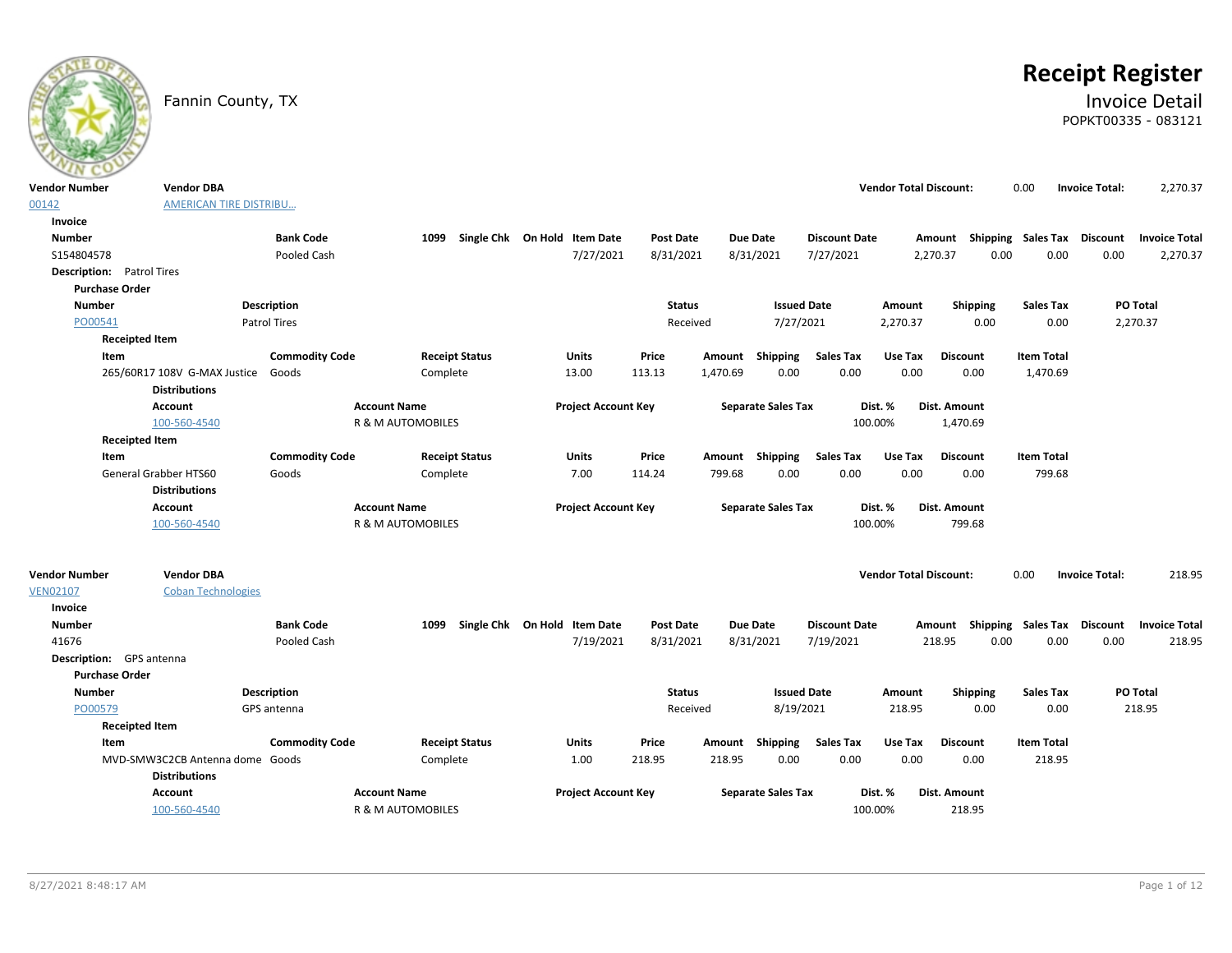| <b>Vendor Number</b>  | <b>Vendor DBA</b>                       |                       |                         |                       |                              |                  |       |                           |                      | <b>Vendor Total Discount:</b> |                     | 0.00                        | <b>Invoice Total:</b> | 45.00                |
|-----------------------|-----------------------------------------|-----------------------|-------------------------|-----------------------|------------------------------|------------------|-------|---------------------------|----------------------|-------------------------------|---------------------|-----------------------------|-----------------------|----------------------|
| <b>VEN02731</b>       | <b>GLOCK INC</b>                        |                       |                         |                       |                              |                  |       |                           |                      |                               |                     |                             |                       |                      |
| Invoice               |                                         |                       |                         |                       |                              |                  |       |                           |                      |                               |                     |                             |                       |                      |
| <b>Number</b>         |                                         | <b>Bank Code</b>      | 1099                    |                       | Single Chk On Hold Item Date | <b>Post Date</b> |       | <b>Due Date</b>           | <b>Discount Date</b> |                               | Amount              | Shipping Sales Tax Discount |                       | <b>Invoice Total</b> |
| SI-0673183            |                                         | Pooled Cash           |                         |                       | 8/2/2021                     | 8/31/2021        |       | 8/31/2021                 | 8/2/2021             |                               | 5.00<br>40.00       | 0.00                        | 0.00                  | 45.00                |
|                       | <b>Description:</b> Glock 17 parts      |                       |                         |                       |                              |                  |       |                           |                      |                               |                     |                             |                       |                      |
| <b>Purchase Order</b> |                                         |                       |                         |                       |                              |                  |       |                           |                      |                               |                     |                             |                       |                      |
| <b>Number</b>         |                                         | <b>Description</b>    |                         |                       |                              | <b>Status</b>    |       | <b>Issued Date</b>        |                      | Amount                        | Shipping            | <b>Sales Tax</b>            |                       | PO Total             |
| PO00578               |                                         | Glock 17 parts        |                         |                       |                              | Received         |       | 8/19/2021                 |                      | 40.00                         | 5.00                | 0.00                        |                       | 45.00                |
|                       | <b>Receipted Item</b>                   |                       |                         |                       |                              |                  |       |                           |                      |                               |                     |                             |                       |                      |
| Item                  |                                         | <b>Commodity Code</b> |                         | <b>Receipt Status</b> | Units                        | Price            |       | Amount Shipping           | Sales Tax            | Use Tax                       | <b>Discount</b>     | <b>Item Total</b>           |                       |                      |
|                       | 33774 Extractor 03                      | Goods                 | Complete                |                       | 2.00                         | 13.00            | 26.00 | 5.00                      | 0.00                 | 0.00                          | 0.00                | 31.00                       |                       |                      |
|                       | <b>Distributions</b>                    |                       |                         |                       |                              |                  |       |                           |                      |                               |                     |                             |                       |                      |
|                       | <b>Account</b>                          |                       | <b>Account Name</b>     |                       | <b>Project Account Key</b>   |                  |       | <b>Separate Sales Tax</b> |                      | Dist. %                       | Dist. Amount        |                             |                       |                      |
|                       | 100-560-3200                            |                       | <b>WEAPONS SUPPLIES</b> |                       |                              |                  |       |                           | 100.00%              |                               | 31.00               |                             |                       |                      |
|                       | <b>Receipted Item</b>                   |                       |                         |                       |                              |                  |       |                           |                      |                               |                     |                             |                       |                      |
| Item                  |                                         | <b>Commodity Code</b> |                         | <b>Receipt Status</b> | <b>Units</b>                 | Price            |       | Amount Shipping           | Sales Tax            | Use Tax                       | <b>Discount</b>     | <b>Item Total</b>           |                       |                      |
|                       | 33782 firing pin safety 03 assemb Goods |                       | Complete                |                       | 2.00                         | 2.00             | 4.00  | 0.00                      | 0.00                 | 0.00                          | 0.00                | 4.00                        |                       |                      |
|                       | <b>Distributions</b>                    |                       |                         |                       |                              |                  |       |                           |                      |                               |                     |                             |                       |                      |
|                       | Account                                 |                       | <b>Account Name</b>     |                       | <b>Project Account Key</b>   |                  |       | <b>Separate Sales Tax</b> |                      | Dist. %                       | Dist. Amount        |                             |                       |                      |
|                       | 100-560-3200                            |                       | <b>WEAPONS SUPPLIES</b> |                       |                              |                  |       |                           | 100.00%              |                               | 4.00                |                             |                       |                      |
|                       | <b>Receipted Item</b>                   |                       |                         |                       |                              |                  |       |                           |                      |                               |                     |                             |                       |                      |
| Item                  |                                         | <b>Commodity Code</b> |                         | <b>Receipt Status</b> | Units                        | Price            |       | Amount Shipping           | <b>Sales Tax</b>     | Use Tax                       | <b>Discount</b>     | <b>Item Total</b>           |                       |                      |
|                       | 33784 slide cover plate 01              | Goods                 | Complete                |                       | 5.00                         | 2.00             | 10.00 | 0.00                      | 0.00                 | 0.00                          | 0.00                | 10.00                       |                       |                      |
|                       | <b>Distributions</b>                    |                       |                         |                       |                              |                  |       |                           |                      |                               |                     |                             |                       |                      |
|                       | Account                                 |                       | <b>Account Name</b>     |                       | <b>Project Account Key</b>   |                  |       | <b>Separate Sales Tax</b> |                      | Dist. %                       | Dist. Amount        |                             |                       |                      |
|                       | 100-560-3200                            |                       | <b>WEAPONS SUPPLIES</b> |                       |                              |                  |       |                           | 100.00%              |                               | 10.00               |                             |                       |                      |
|                       |                                         |                       |                         |                       |                              |                  |       |                           |                      |                               |                     |                             |                       |                      |
| <b>Vendor Number</b>  | <b>Vendor DBA</b>                       |                       |                         |                       |                              |                  |       |                           |                      | <b>Vendor Total Discount:</b> |                     | 0.00                        | <b>Invoice Total:</b> | 2,041.89             |
| 00216                 | <b>OFFICE DEPOT</b>                     |                       |                         |                       |                              |                  |       |                           |                      |                               |                     |                             |                       |                      |
| Invoice               |                                         |                       |                         |                       |                              |                  |       |                           |                      |                               |                     |                             |                       |                      |
| <b>Number</b>         |                                         | <b>Bank Code</b>      | 1099                    |                       | Single Chk On Hold Item Date | <b>Post Date</b> |       | <b>Due Date</b>           | <b>Discount Date</b> |                               | Amount              | Shipping Sales Tax Discount |                       | <b>Invoice Total</b> |
| 186202566002          |                                         | Pooled Cash           |                         |                       | 8/17/2021                    | 8/31/2021        |       | 8/31/2021                 | 8/17/2021            |                               | 59.38<br>0.00       | 0.00                        | 0.00                  | 59.38                |
|                       | <b>Description:</b> Office Supplies     |                       |                         |                       |                              |                  |       |                           |                      |                               |                     |                             |                       |                      |
| <b>Purchase Order</b> |                                         |                       |                         |                       |                              |                  |       |                           |                      |                               |                     |                             |                       |                      |
| <b>Number</b>         |                                         | <b>Description</b>    |                         |                       |                              | <b>Status</b>    |       | <b>Issued Date</b>        |                      | Amount                        | <b>Shipping</b>     | <b>Sales Tax</b>            |                       | <b>PO Total</b>      |
| PO00548               |                                         | Office Supplies       |                         |                       |                              | Received         |       | 7/28/2021                 |                      | 59.38                         | 0.00                | 0.00                        |                       | 59.38                |
|                       | <b>Receipted Item</b>                   |                       |                         |                       |                              |                  |       |                           |                      |                               |                     |                             |                       |                      |
| Item                  |                                         | <b>Commodity Code</b> |                         | <b>Receipt Status</b> | Units                        | Price            |       | Amount Shipping           | Sales Tax            | Use Tax                       | <b>Discount</b>     | <b>Item Total</b>           |                       |                      |
|                       | Office Depot® Brand Premium Plu Goods   |                       | Complete                |                       | 2.00                         | 29.69            | 59.38 | 0.00                      | 0.00                 | 0.00                          | 0.00                | 59.38                       |                       |                      |
|                       |                                         |                       |                         |                       | Vendor Part Number: 394860   |                  |       |                           |                      |                               |                     |                             |                       |                      |
|                       | <b>Distributions</b>                    |                       |                         |                       |                              |                  |       |                           |                      |                               |                     |                             |                       |                      |
|                       | <b>Account</b>                          |                       | <b>Account Name</b>     |                       | <b>Project Account Key</b>   |                  |       | <b>Separate Sales Tax</b> |                      | Dist. %                       | <b>Dist. Amount</b> |                             |                       |                      |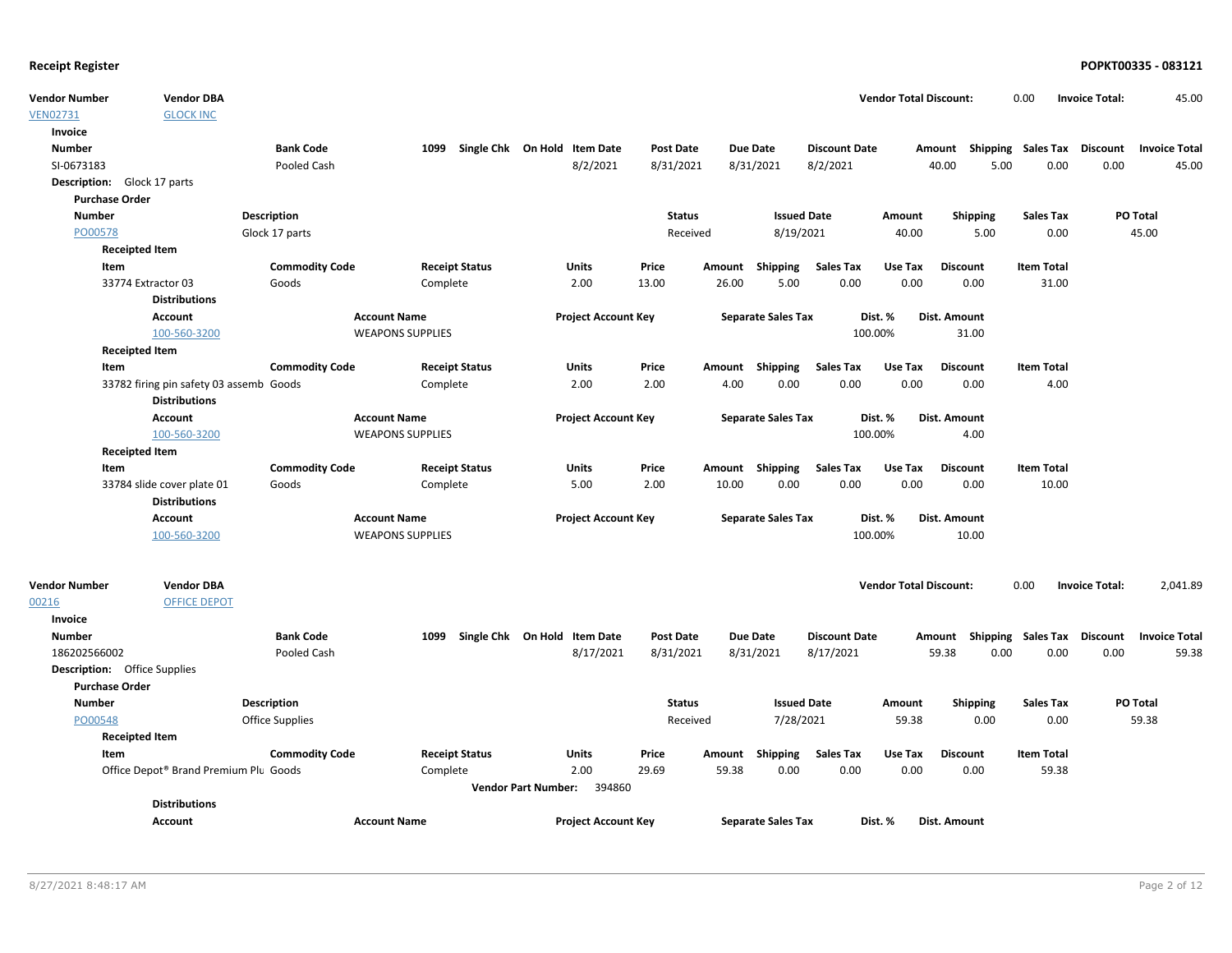| 100-475-3100                                                     |                            | OFFICE SUPPLIES        |                                   |                  |        |                           |                      | 100.00% | 59.38                     |                   |          |                      |
|------------------------------------------------------------------|----------------------------|------------------------|-----------------------------------|------------------|--------|---------------------------|----------------------|---------|---------------------------|-------------------|----------|----------------------|
| Invoice                                                          |                            |                        |                                   |                  |        |                           |                      |         |                           |                   |          |                      |
| Number                                                           | <b>Bank Code</b>           |                        | 1099 Single Chk On Hold Item Date | <b>Post Date</b> |        | <b>Due Date</b>           | <b>Discount Date</b> |         | Amount Shipping Sales Tax |                   | Discount | <b>Invoice Total</b> |
| 188953503001                                                     | Pooled Cash                |                        | 8/19/2021                         | 8/31/2021        |        | 8/31/2021                 | 8/19/2021            |         | 485.05<br>0.00            | 0.00              | 0.00     | 485.05               |
| Description: Office supplies Copy Paper<br><b>Purchase Order</b> |                            |                        |                                   |                  |        |                           |                      |         |                           |                   |          |                      |
| <b>Number</b>                                                    | Description                |                        |                                   | <b>Status</b>    |        | <b>Issued Date</b>        |                      | Amount  | <b>Shipping</b>           | <b>Sales Tax</b>  |          | PO Total             |
| PO00568                                                          | Office supplies Copy Paper |                        |                                   | Received         |        | 8/17/2021                 |                      | 485.05  | 0.00                      | 0.00              |          | 485.05               |
| <b>Receipted Item</b>                                            |                            |                        |                                   |                  |        |                           |                      |         |                           |                   |          |                      |
| Item                                                             | <b>Commodity Code</b>      | <b>Receipt Status</b>  | Units                             | Price            | Amount | Shipping                  | <b>Sales Tax</b>     | Use Tax | <b>Discount</b>           | <b>Item Total</b> |          |                      |
| 1376335 File Folders Blue                                        | Goods                      | Complete               | 1.00                              | 8.82             | 8.82   | 0.00                      | 0.00                 | 0.00    | 0.00                      | 8.82              |          |                      |
| <b>Distributions</b>                                             |                            |                        |                                   |                  |        |                           |                      |         |                           |                   |          |                      |
| <b>Account</b>                                                   |                            | <b>Account Name</b>    | <b>Project Account Key</b>        |                  |        | <b>Separate Sales Tax</b> |                      | Dist. % | <b>Dist. Amount</b>       |                   |          |                      |
| 100-665-3100                                                     |                            | <b>OFFICE SUPPLIES</b> |                                   |                  |        |                           |                      | 100.00% | 8.82                      |                   |          |                      |
| <b>Receipted Item</b>                                            |                            |                        |                                   |                  |        |                           |                      |         |                           |                   |          |                      |
| Item                                                             | <b>Commodity Code</b>      | <b>Receipt Status</b>  | <b>Units</b>                      | Price            | Amount | Shipping                  | <b>Sales Tax</b>     | Use Tax | <b>Discount</b>           | <b>Item Total</b> |          |                      |
| 196517 Boise X-9 Multi Use Copy Goods<br><b>Distributions</b>    |                            | Complete               | 3.00                              | 41.18            | 123.54 | 0.00                      | 0.00                 | 0.00    | 0.00                      | 123.54            |          |                      |
| <b>Account</b>                                                   |                            | <b>Account Name</b>    | <b>Project Account Key</b>        |                  |        | <b>Separate Sales Tax</b> |                      | Dist. % | Dist. Amount              |                   |          |                      |
| 100-665-3100                                                     |                            | <b>OFFICE SUPPLIES</b> |                                   |                  |        |                           |                      | 100.00% | 123.54                    |                   |          |                      |
| <b>Receipted Item</b>                                            |                            |                        |                                   |                  |        |                           |                      |         |                           |                   |          |                      |
| Item                                                             | <b>Commodity Code</b>      | <b>Receipt Status</b>  | Units                             | Price            |        | Amount Shipping           | <b>Sales Tax</b>     | Use Tax | <b>Discount</b>           | <b>Item Total</b> |          |                      |
| 203349 Sharpie Black                                             | Goods                      | Complete               | 1.00                              | 7.84             | 7.84   | 0.00                      | 0.00                 | 0.00    | 0.00                      | 7.84              |          |                      |
| <b>Distributions</b>                                             |                            |                        |                                   |                  |        |                           |                      |         |                           |                   |          |                      |
| <b>Account</b>                                                   |                            | <b>Account Name</b>    | <b>Project Account Key</b>        |                  |        | <b>Separate Sales Tax</b> |                      | Dist. % | <b>Dist. Amount</b>       |                   |          |                      |
| 100-665-3100                                                     |                            | <b>OFFICE SUPPLIES</b> |                                   |                  |        |                           |                      | 100.00% | 7.84                      |                   |          |                      |
| <b>Receipted Item</b>                                            |                            |                        |                                   |                  |        |                           |                      |         |                           |                   |          |                      |
| Item                                                             | <b>Commodity Code</b>      | <b>Receipt Status</b>  | <b>Units</b>                      | Price            |        | Amount Shipping           | <b>Sales Tax</b>     | Use Tax | <b>Discount</b>           | <b>Item Total</b> |          |                      |
| 210016 3-Ring Binder White                                       | Goods                      | Complete               | 1.00                              | 5.66             | 5.66   | 0.00                      | 0.00                 | 0.00    | 0.00                      | 5.66              |          |                      |
| <b>Distributions</b>                                             |                            |                        |                                   |                  |        |                           |                      |         |                           |                   |          |                      |
| Account                                                          |                            | <b>Account Name</b>    | <b>Project Account Key</b>        |                  |        | <b>Separate Sales Tax</b> |                      | Dist. % | Dist. Amount              |                   |          |                      |
| 100-665-3100                                                     |                            | <b>OFFICE SUPPLIES</b> |                                   |                  |        |                           |                      | 100.00% | 5.66                      |                   |          |                      |
| <b>Receipted Item</b>                                            |                            |                        |                                   |                  |        |                           |                      |         |                           |                   |          |                      |
| Item                                                             | <b>Commodity Code</b>      | <b>Receipt Status</b>  | <b>Units</b>                      | Price            |        | Amount Shipping           | <b>Sales Tax</b>     | Use Tax | <b>Discount</b>           | <b>Item Total</b> |          |                      |
| 305324 Scotch Transparent Tape Goods                             |                            | Complete               | 1.00                              | 18.19            | 18.19  | 0.00                      | 0.00                 | 0.00    | 0.00                      | 18.19             |          |                      |
| <b>Distributions</b>                                             |                            |                        |                                   |                  |        |                           |                      |         |                           |                   |          |                      |
| Account                                                          |                            | <b>Account Name</b>    | <b>Project Account Key</b>        |                  |        | <b>Separate Sales Tax</b> |                      | Dist. % | Dist. Amount              |                   |          |                      |
| 100-665-3100                                                     |                            | OFFICE SUPPLIES        |                                   |                  |        |                           |                      | 100.00% | 18.19                     |                   |          |                      |
| <b>Receipted Item</b>                                            |                            |                        |                                   |                  |        |                           |                      |         |                           |                   |          |                      |
| Item                                                             | <b>Commodity Code</b>      | <b>Receipt Status</b>  | Units                             | Price            |        | Amount Shipping           | <b>Sales Tax</b>     | Use Tax | <b>Discount</b>           | <b>Item Total</b> |          |                      |
| 364065 Astrobrights Color Terra ( Goods<br><b>Distributions</b>  |                            | Complete               | 1.00                              | 22.34            | 22.34  | 0.00                      | 0.00                 | 0.00    | 0.00                      | 22.34             |          |                      |
| Account                                                          |                            | <b>Account Name</b>    | <b>Project Account Key</b>        |                  |        | <b>Separate Sales Tax</b> |                      | Dist. % | Dist. Amount              |                   |          |                      |

100-665-3100 OFFICE SUPPLIES 100.00% 22.34

**Receipt Register POPKT00335 - 083121**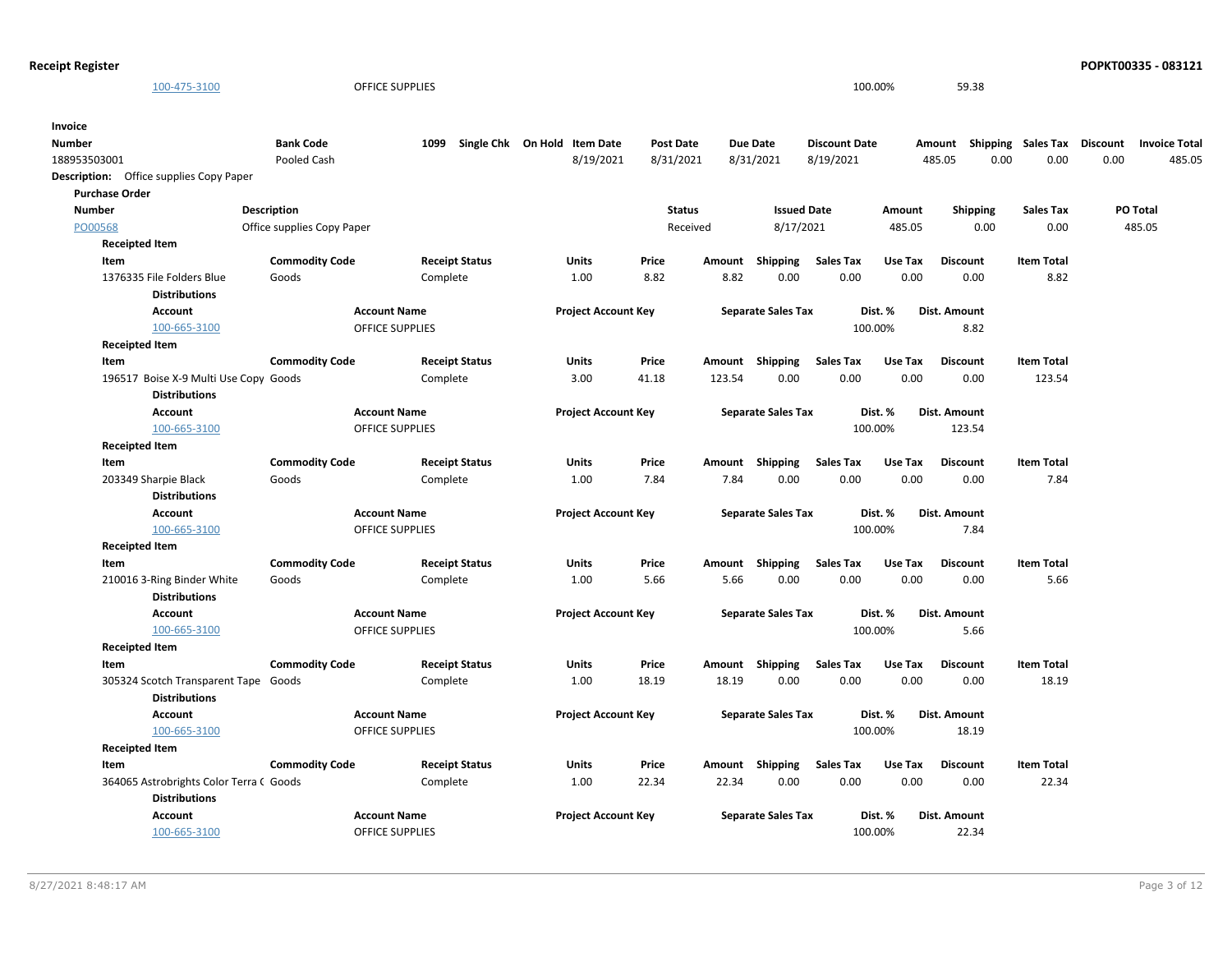| <b>Receipted Item</b>                                  |                       |                        |                            |       |        |                           |                  |                |                     |                   |
|--------------------------------------------------------|-----------------------|------------------------|----------------------------|-------|--------|---------------------------|------------------|----------------|---------------------|-------------------|
| Item                                                   | <b>Commodity Code</b> | <b>Receipt Status</b>  | Units                      | Price | Amount | <b>Shipping</b>           | <b>Sales Tax</b> | Use Tax        | <b>Discount</b>     | <b>Item Total</b> |
| 392522 Avery Marks a Lot Black<br><b>Distributions</b> | Goods                 | Complete               | 1.00                       | 12.79 | 12.79  | 0.00                      | 0.00             | 0.00           | 0.00                | 12.79             |
| <b>Account</b>                                         |                       | <b>Account Name</b>    | <b>Project Account Key</b> |       |        | <b>Separate Sales Tax</b> |                  | Dist. %        | Dist. Amount        |                   |
| 100-665-3100                                           |                       | <b>OFFICE SUPPLIES</b> |                            |       |        |                           |                  | 100.00%        | 12.79               |                   |
| <b>Receipted Item</b>                                  |                       |                        |                            |       |        |                           |                  |                |                     |                   |
| Item                                                   | <b>Commodity Code</b> | <b>Receipt Status</b>  | <b>Units</b>               | Price | Amount | <b>Shipping</b>           | <b>Sales Tax</b> | <b>Use Tax</b> | <b>Discount</b>     | <b>Item Total</b> |
| 434207 HP 950 XL 951 Tricolor                          | Goods                 | Complete               | 1.00                       | 97.66 | 97.66  | 0.00                      | 0.00             | 0.00           | 0.00                | 97.66             |
| <b>Distributions</b>                                   |                       |                        |                            |       |        |                           |                  |                |                     |                   |
| <b>Account</b>                                         |                       | <b>Account Name</b>    | <b>Project Account Key</b> |       |        | <b>Separate Sales Tax</b> |                  | Dist. %        | Dist. Amount        |                   |
| 100-665-3100                                           |                       | <b>OFFICE SUPPLIES</b> |                            |       |        |                           |                  | 100.00%        | 97.66               |                   |
| <b>Receipted Item</b>                                  |                       |                        |                            |       |        |                           |                  |                |                     |                   |
| Item                                                   | <b>Commodity Code</b> | <b>Receipt Status</b>  | <b>Units</b>               | Price | Amount | Shipping                  | <b>Sales Tax</b> | Use Tax        | <b>Discount</b>     | <b>Item Total</b> |
| 509489 HP 63 XL Tricolor                               | Goods                 | Complete               | 1.00                       | 35.61 | 35.61  | 0.00                      | 0.00             | 0.00           | 0.00                | 35.61             |
| <b>Distributions</b>                                   |                       |                        |                            |       |        |                           |                  |                |                     |                   |
| <b>Account</b>                                         |                       | <b>Account Name</b>    | <b>Project Account Key</b> |       |        | <b>Separate Sales Tax</b> |                  | Dist. %        | <b>Dist. Amount</b> |                   |
| 100-665-3100                                           |                       | <b>OFFICE SUPPLIES</b> |                            |       |        |                           |                  | 100.00%        | 35.61               |                   |
| <b>Receipted Item</b>                                  |                       |                        |                            |       |        |                           |                  |                |                     |                   |
| Item                                                   | <b>Commodity Code</b> | <b>Receipt Status</b>  | <b>Units</b>               | Price | Amount | Shipping                  | <b>Sales Tax</b> | Use Tax        | <b>Discount</b>     | <b>Item Total</b> |
| 523959 HP 61 XL Black                                  | Goods                 | Complete               | 1.00                       | 36.46 | 36.46  | 0.00                      | 0.00             | 0.00           | 0.00                | 36.46             |
| <b>Distributions</b>                                   |                       |                        |                            |       |        |                           |                  |                |                     |                   |
| <b>Account</b>                                         |                       | <b>Account Name</b>    | <b>Project Account Key</b> |       |        | <b>Separate Sales Tax</b> |                  | Dist. %        | Dist. Amount        |                   |
| 100-665-3100                                           |                       | <b>OFFICE SUPPLIES</b> |                            |       |        |                           |                  | 100.00%        | 36.46               |                   |
| <b>Receipted Item</b>                                  |                       |                        |                            |       |        |                           |                  |                |                     |                   |
| Item                                                   | <b>Commodity Code</b> | <b>Receipt Status</b>  | Units                      | Price | Amount | Shipping                  | <b>Sales Tax</b> | Use Tax        | <b>Discount</b>     | <b>Item Total</b> |
| 524022 HP 61 XL Tricolor                               | Goods                 | Complete               | 1.00                       | 37.31 | 37.31  | 0.00                      | 0.00             | 0.00           | 0.00                | 37.31             |
| <b>Distributions</b>                                   |                       |                        |                            |       |        |                           |                  |                |                     |                   |
| <b>Account</b>                                         |                       | <b>Account Name</b>    | <b>Project Account Key</b> |       |        | <b>Separate Sales Tax</b> |                  | Dist. %        | Dist. Amount        |                   |
| 100-665-3100                                           |                       | <b>OFFICE SUPPLIES</b> |                            |       |        |                           |                  | 100.00%        | 37.31               |                   |
| <b>Receipted Item</b>                                  |                       |                        |                            |       |        |                           |                  |                |                     |                   |
| Item                                                   | <b>Commodity Code</b> | <b>Receipt Status</b>  | Units                      | Price | Amount | Shipping                  | <b>Sales Tax</b> | Use Tax        | <b>Discount</b>     | <b>Item Total</b> |
| 732987 Post Its                                        | Goods                 | Complete               | 1.00                       | 16.33 | 16.33  | 0.00                      | 0.00             | 0.00           | 0.00                | 16.33             |
| <b>Distributions</b>                                   |                       |                        |                            |       |        |                           |                  |                |                     |                   |
| <b>Account</b>                                         |                       | <b>Account Name</b>    | <b>Project Account Key</b> |       |        | <b>Separate Sales Tax</b> |                  | Dist. %        | Dist. Amount        |                   |
| 100-665-3100                                           |                       | OFFICE SUPPLIES        |                            |       |        |                           |                  | 100.00%        | 16.33               |                   |
| <b>Receipted Item</b>                                  |                       |                        |                            |       |        |                           |                  |                |                     |                   |
| Item                                                   | <b>Commodity Code</b> | <b>Receipt Status</b>  | Units                      | Price | Amount | Shipping                  | <b>Sales Tax</b> | Use Tax        | <b>Discount</b>     | <b>Item Total</b> |
| 805564 X-Acto XLR Electric Pencil                      | Goods                 | Complete               | 2.00                       | 13.93 | 27.86  | 0.00                      | 0.00             | 0.00           | 0.00                | 27.86             |
| <b>Distributions</b>                                   |                       |                        |                            |       |        |                           |                  |                |                     |                   |
| <b>Account</b>                                         |                       | <b>Account Name</b>    | <b>Project Account Key</b> |       |        | <b>Separate Sales Tax</b> |                  | Dist. %        | Dist. Amount        |                   |
| 100-665-3100                                           |                       | OFFICE SUPPLIES        |                            |       |        |                           |                  | 100.00%        | 27.86               |                   |
| <b>Receipted Item</b>                                  |                       |                        |                            |       |        |                           |                  |                |                     |                   |
| Item                                                   | <b>Commodity Code</b> | <b>Receipt Status</b>  | <b>Units</b>               | Price | Amount | Shipping                  | <b>Sales Tax</b> | Use Tax        | <b>Discount</b>     | <b>Item Total</b> |
| 825265 Office Depot Pushpins                           | Goods                 | Complete               | 3.00                       | 1.32  | 3.96   | 0.00                      | 0.00             | 0.00           | 0.00                | 3.96              |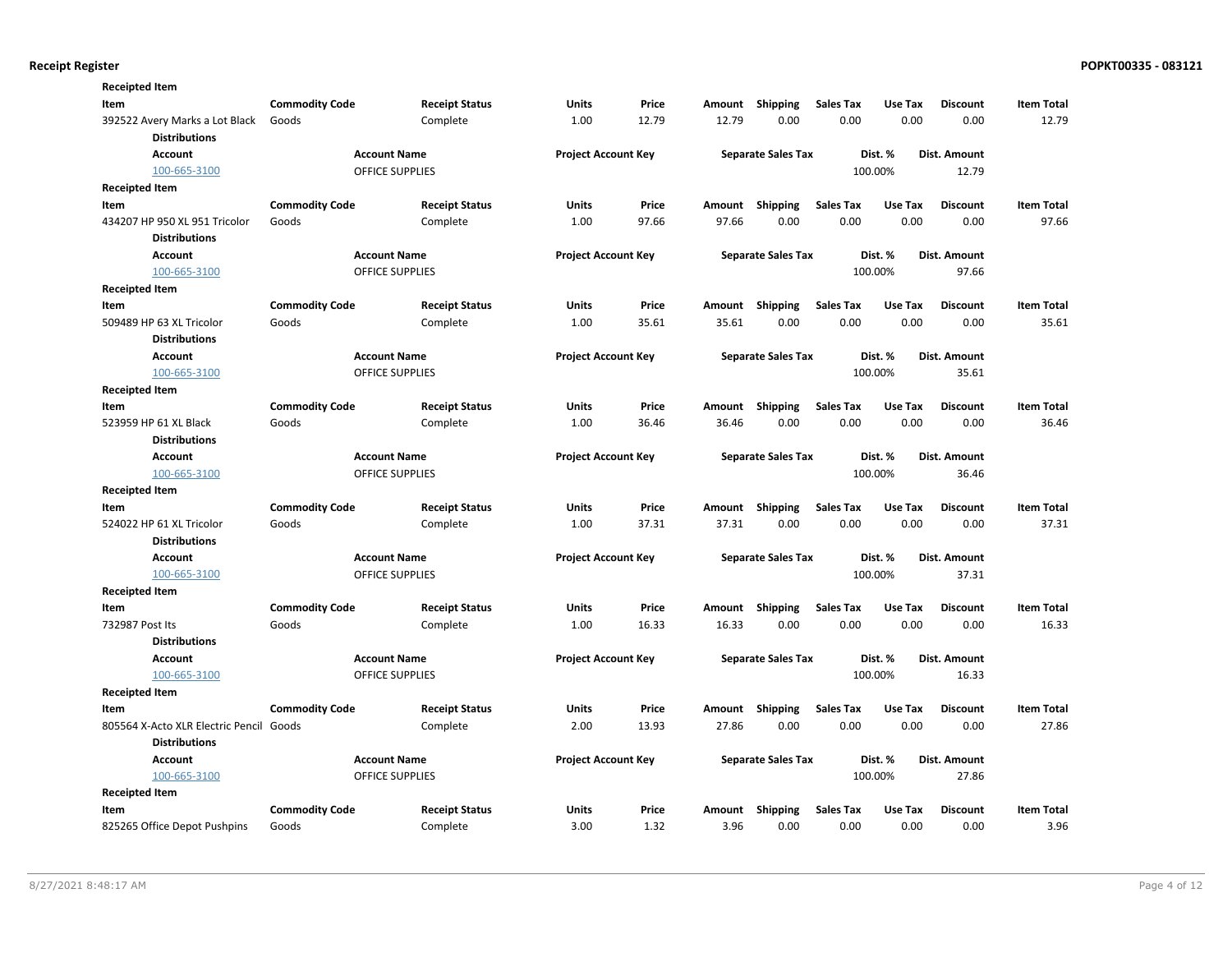| <b>Distributions</b>                           |                            |                       |                              |                  |        |                           |                      |         |                                    |                   |          |                      |
|------------------------------------------------|----------------------------|-----------------------|------------------------------|------------------|--------|---------------------------|----------------------|---------|------------------------------------|-------------------|----------|----------------------|
| <b>Account</b>                                 | <b>Account Name</b>        |                       | <b>Project Account Key</b>   |                  |        | <b>Separate Sales Tax</b> | Dist. %              |         | Dist. Amount                       |                   |          |                      |
| 100-665-3100                                   | OFFICE SUPPLIES            |                       |                              |                  |        |                           | 100.00%              |         | 3.96                               |                   |          |                      |
| <b>Receipted Item</b>                          |                            |                       |                              |                  |        |                           |                      |         |                                    |                   |          |                      |
| Item                                           | <b>Commodity Code</b>      | <b>Receipt Status</b> | Units                        | Price            | Amount | Shipping                  | <b>Sales Tax</b>     | Use Tax | <b>Discount</b>                    | <b>Item Total</b> |          |                      |
| Ziplock Bags Gal 250 ct                        | Goods                      | Complete              | 1.00                         | 30.68            | 30.68  | 0.00                      | 0.00                 | 0.00    | 0.00                               | 30.68             |          |                      |
| <b>Distributions</b>                           |                            |                       |                              |                  |        |                           |                      |         |                                    |                   |          |                      |
| <b>Account</b>                                 | <b>Account Name</b>        |                       | <b>Project Account Key</b>   |                  |        | <b>Separate Sales Tax</b> |                      | Dist. % | Dist. Amount                       |                   |          |                      |
| 100-665-3100                                   | <b>OFFICE SUPPLIES</b>     |                       |                              |                  |        |                           | 100.00%              |         | 30.68                              |                   |          |                      |
| Invoice                                        |                            |                       |                              |                  |        |                           |                      |         |                                    |                   |          |                      |
| <b>Number</b>                                  | <b>Bank Code</b>           | 1099                  | Single Chk On Hold Item Date | <b>Post Date</b> |        | Due Date                  | <b>Discount Date</b> |         | Amount Shipping Sales Tax          |                   | Discount | <b>Invoice Total</b> |
| 188995865001                                   | Pooled Cash                |                       | 8/19/2021                    | 8/31/2021        |        | 8/31/2021                 | 8/19/2021            |         | 37.79<br>0.00                      | 0.00              | 0.00     | 37.79                |
| <b>Description:</b> Office supplies Copy Paper |                            |                       |                              |                  |        |                           |                      |         |                                    |                   |          |                      |
| <b>Purchase Order</b>                          |                            |                       |                              |                  |        |                           |                      |         |                                    |                   |          |                      |
| <b>Number</b>                                  | Description                |                       |                              | <b>Status</b>    |        | <b>Issued Date</b>        |                      | Amount  | <b>Shipping</b>                    | <b>Sales Tax</b>  | PO Total |                      |
| PO00568                                        | Office supplies Copy Paper |                       |                              | Received         |        | 8/17/2021                 |                      | 37.79   | 0.00                               | 0.00              | 37.79    |                      |
| <b>Receipted Item</b>                          |                            |                       |                              |                  |        |                           |                      |         |                                    |                   |          |                      |
| Item                                           | <b>Commodity Code</b>      | <b>Receipt Status</b> | Units                        | Price            | Amount | Shipping                  | <b>Sales Tax</b>     | Use Tax | <b>Discount</b>                    | <b>Item Total</b> |          |                      |
| 405909 Electric Stapler                        | Goods                      | Complete              | 1.00                         | 37.79            | 37.79  | 0.00                      | 0.00                 | 0.00    | 0.00                               | 37.79             |          |                      |
| <b>Distributions</b>                           |                            |                       |                              |                  |        |                           |                      |         |                                    |                   |          |                      |
| <b>Account</b>                                 | <b>Account Name</b>        |                       | <b>Project Account Key</b>   |                  |        | <b>Separate Sales Tax</b> | Dist. %              |         | Dist. Amount                       |                   |          |                      |
| 100-665-3100                                   | <b>OFFICE SUPPLIES</b>     |                       |                              |                  |        |                           | 100.00%              |         | 37.79                              |                   |          |                      |
| Invoice                                        |                            |                       |                              |                  |        |                           |                      |         |                                    |                   |          |                      |
| <b>Number</b>                                  | <b>Bank Code</b>           | 1099                  | Single Chk On Hold Item Date | <b>Post Date</b> |        | Due Date                  | <b>Discount Date</b> |         | Amount Shipping Sales Tax Discount |                   |          | <b>Invoice Total</b> |
| 188995866001                                   | Pooled Cash                |                       | 8/19/2021                    | 8/31/2021        |        | 8/31/2021                 | 8/19/2021            |         | 23.98<br>0.00                      | 0.00              | 0.00     | 23.98                |
| <b>Description:</b> Office supplies Copy Paper |                            |                       |                              |                  |        |                           |                      |         |                                    |                   |          |                      |
| <b>Purchase Order</b>                          |                            |                       |                              |                  |        |                           |                      |         |                                    |                   |          |                      |
| <b>Number</b>                                  | <b>Description</b>         |                       |                              | <b>Status</b>    |        | <b>Issued Date</b>        |                      | Amount  | <b>Shipping</b>                    | <b>Sales Tax</b>  | PO Total |                      |
| PO00568                                        | Office supplies Copy Paper |                       |                              | Received         |        | 8/17/2021                 |                      | 23.98   | 0.00                               | 0.00              | 23.98    |                      |
| <b>Receipted Item</b>                          |                            |                       |                              |                  |        |                           |                      |         |                                    |                   |          |                      |
| Item                                           | <b>Commodity Code</b>      | <b>Receipt Status</b> | <b>Units</b>                 | Price            | Amount | Shipping                  | <b>Sales Tax</b>     | Use Tax | <b>Discount</b>                    | <b>Item Total</b> |          |                      |
| 6021908 Zip Ties 8"                            | Goods                      | Complete              | 2.00                         | 11.99            | 23.98  | 0.00                      | 0.00                 | 0.00    | 0.00                               | 23.98             |          |                      |
| <b>Distributions</b>                           |                            |                       |                              |                  |        |                           |                      |         |                                    |                   |          |                      |
| <b>Account</b>                                 | <b>Account Name</b>        |                       | <b>Project Account Key</b>   |                  |        | <b>Separate Sales Tax</b> | Dist. %              |         | Dist. Amount                       |                   |          |                      |
| 100-665-3100                                   | <b>OFFICE SUPPLIES</b>     |                       |                              |                  |        |                           | 100.00%              |         | 23.98                              |                   |          |                      |
| Invoice                                        |                            |                       |                              |                  |        |                           |                      |         |                                    |                   |          |                      |
| Number                                         | <b>Bank Code</b>           | 1099                  | Single Chk On Hold Item Date | <b>Post Date</b> |        | Due Date                  | <b>Discount Date</b> |         | Amount Shipping Sales Tax          |                   | Discount | <b>Invoice Total</b> |
| 189015145001                                   | Pooled Cash                |                       | 8/19/2021                    | 8/31/2021        |        | 8/31/2021                 | 8/19/2021            |         | 210.98<br>0.00                     | 0.00              | 0.00     | 210.98               |
| <b>Description:</b> Office Supplies            |                            |                       |                              |                  |        |                           |                      |         |                                    |                   |          |                      |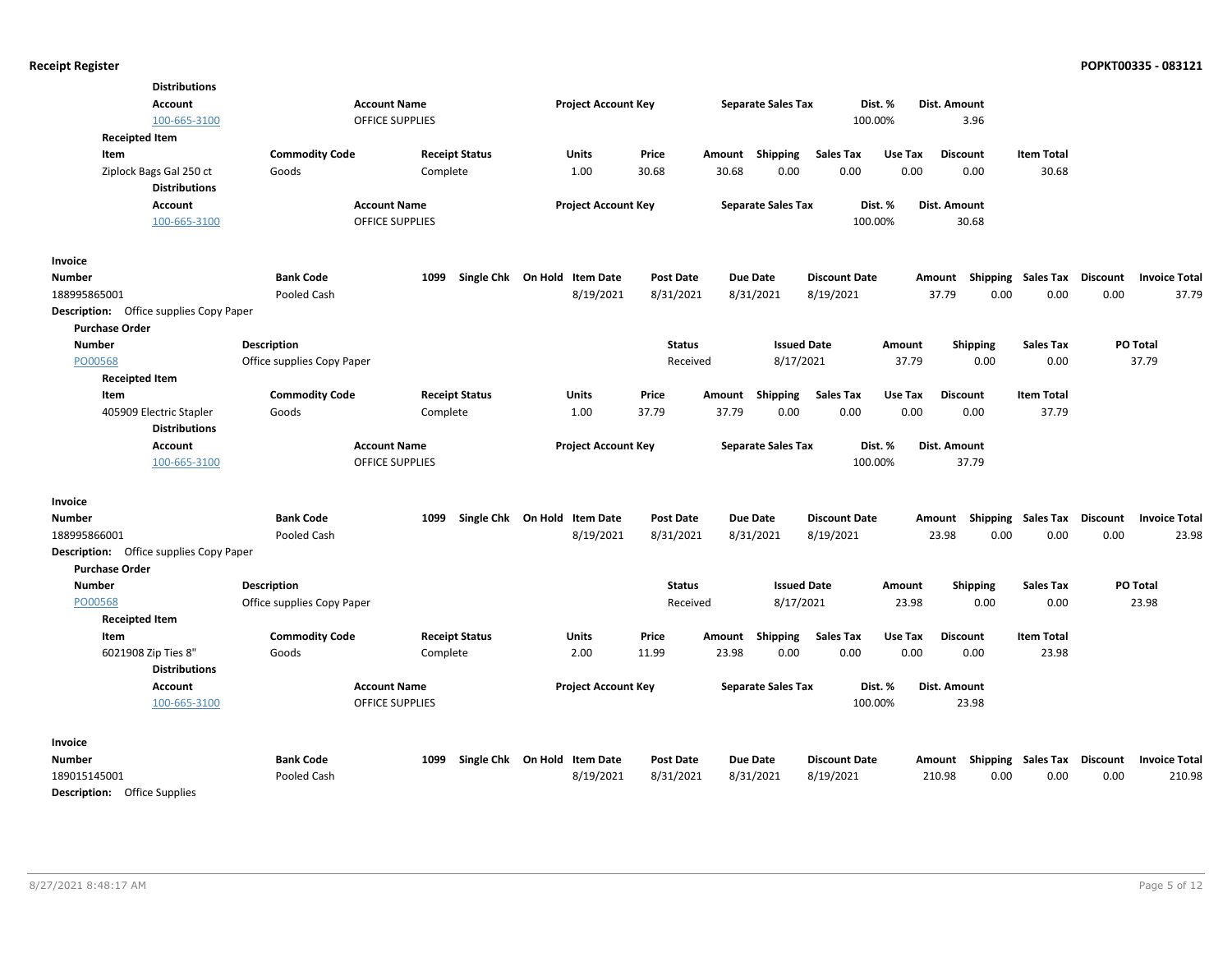|               | <b>Purchase Order</b>                   |                        |                                               |                                      |                  |                    |                           |                      |         |                        |                             |                      |
|---------------|-----------------------------------------|------------------------|-----------------------------------------------|--------------------------------------|------------------|--------------------|---------------------------|----------------------|---------|------------------------|-----------------------------|----------------------|
| <b>Number</b> |                                         | <b>Description</b>     |                                               |                                      | <b>Status</b>    |                    | <b>Issued Date</b>        |                      | Amount  | <b>Shipping</b>        | Sales Tax                   | PO Total             |
| PO00574       |                                         | <b>Office Supplies</b> |                                               |                                      | Received         |                    | 8/18/2021                 |                      | 210.98  | 0.00                   | 0.00                        | 210.98               |
|               | <b>Receipted Item</b>                   |                        |                                               |                                      |                  |                    |                           |                      |         |                        |                             |                      |
|               | Item                                    | <b>Commodity Code</b>  | <b>Receipt Status</b>                         | <b>Units</b>                         | Price            | Amount             | Shipping                  | <b>Sales Tax</b>     | Use Tax | <b>Discount</b>        | <b>Item Total</b>           |                      |
|               | Clorox Healthcare Bleach Wipes (Goods   |                        | Complete                                      | 2.00                                 | 105.49           | 210.98             | 0.00                      | 0.00                 | 0.00    | 0.00                   | 210.98                      |                      |
|               | <b>Distributions</b>                    |                        |                                               |                                      |                  |                    |                           |                      | Dist. % |                        |                             |                      |
|               | <b>Account</b><br>100-499-3100          |                        | <b>Account Name</b><br><b>OFFICE SUPPLIES</b> | <b>Project Account Key</b>           |                  |                    | <b>Separate Sales Tax</b> |                      | 100.00% | Dist. Amount<br>210.98 |                             |                      |
|               |                                         |                        |                                               |                                      |                  |                    |                           |                      |         |                        |                             |                      |
| Invoice       |                                         |                        |                                               |                                      |                  |                    |                           |                      |         |                        |                             |                      |
| <b>Number</b> |                                         | <b>Bank Code</b>       | 1099                                          | Single Chk On Hold Item Date         | <b>Post Date</b> | <b>Due Date</b>    |                           | <b>Discount Date</b> |         | Amount                 | Shipping Sales Tax Discount | <b>Invoice Total</b> |
| 189180044001  |                                         | Pooled Cash            |                                               | 8/19/2021                            | 8/31/2021        |                    | 8/31/2021                 | 8/19/2021            |         | 752.88<br>0.00         | 0.00                        | 0.00<br>752.88       |
|               | <b>Description:</b> Office Supplies     |                        |                                               |                                      |                  |                    |                           |                      |         |                        |                             |                      |
|               | <b>Purchase Order</b>                   |                        |                                               |                                      |                  |                    |                           |                      |         |                        |                             |                      |
| <b>Number</b> |                                         | <b>Description</b>     |                                               |                                      | <b>Status</b>    |                    | <b>Issued Date</b>        |                      | Amount  | <b>Shipping</b>        | <b>Sales Tax</b>            | PO Total             |
| PO00572       |                                         | <b>Office Supplies</b> |                                               |                                      |                  | Partially Received | 8/17/2021                 |                      | 752.88  | 0.00                   | 0.00                        | 752.88               |
|               | <b>Receipted Item</b>                   |                        |                                               |                                      |                  |                    |                           |                      |         |                        |                             |                      |
|               | Item                                    | <b>Commodity Code</b>  | <b>Receipt Status</b>                         | Units                                | Price            | Amount             | Shipping                  | <b>Sales Tax</b>     | Use Tax | <b>Discount</b>        | <b>Item Total</b>           |                      |
|               | Boise® X-9® Multi-Use Copy Pape Goods   |                        | Complete                                      | 4.00                                 | 41.18            | 164.72             | 0.00                      | 0.00                 | 0.00    | 0.00                   | 164.72                      |                      |
|               |                                         |                        |                                               | Vendor Part Number: 196517           |                  |                    |                           |                      |         |                        |                             |                      |
|               | <b>Distributions</b>                    |                        |                                               |                                      |                  |                    |                           |                      |         |                        |                             |                      |
|               | <b>Account</b>                          |                        | <b>Account Name</b>                           | <b>Project Account Key</b>           |                  |                    | <b>Separate Sales Tax</b> |                      | Dist. % | Dist. Amount           |                             |                      |
|               | 100-475-3100                            |                        | <b>OFFICE SUPPLIES</b>                        |                                      |                  |                    |                           |                      | 100.00% | 164.72                 |                             |                      |
|               | <b>Receipted Item</b><br>Item           | <b>Commodity Code</b>  | <b>Receipt Status</b>                         | Units                                | Price            | Amount             | <b>Shipping</b>           | <b>Sales Tax</b>     | Use Tax | <b>Discount</b>        | <b>Item Total</b>           |                      |
|               | Brand Glue-Top Legal Pads, 8 1/2' Goods |                        | Complete                                      | 3.00                                 | 5.37             | 16.11              | 0.00                      | 0.00                 | 0.00    | 0.00                   | 16.11                       |                      |
|               |                                         |                        |                                               | <b>Vendor Part Number:</b><br>268091 |                  |                    |                           |                      |         |                        |                             |                      |
|               | <b>Distributions</b>                    |                        |                                               |                                      |                  |                    |                           |                      |         |                        |                             |                      |
|               | <b>Account</b>                          |                        | <b>Account Name</b>                           | <b>Project Account Key</b>           |                  |                    | <b>Separate Sales Tax</b> |                      | Dist. % | Dist. Amount           |                             |                      |
|               | 100-475-3100                            |                        | <b>OFFICE SUPPLIES</b>                        |                                      |                  |                    |                           |                      | 100.00% | 16.11                  |                             |                      |
|               | <b>Receipted Item</b>                   |                        |                                               |                                      |                  |                    |                           |                      |         |                        |                             |                      |
|               | Item                                    | <b>Commodity Code</b>  | <b>Receipt Status</b>                         | <b>Units</b>                         | Price            | Amount Shipping    |                           | <b>Sales Tax</b>     | Use Tax | <b>Discount</b>        | <b>Item Total</b>           |                      |
|               | Brand Perforated Writing Pads, 5' Goods |                        | Complete                                      | 2.00                                 | 2.74             | 5.48               | 0.00                      | 0.00                 | 0.00    | 0.00                   | 5.48                        |                      |
|               |                                         |                        |                                               | Vendor Part Number: 306902           |                  |                    |                           |                      |         |                        |                             |                      |
|               | <b>Distributions</b>                    |                        |                                               |                                      |                  |                    |                           |                      |         |                        |                             |                      |
|               | Account                                 |                        | <b>Account Name</b>                           | <b>Project Account Key</b>           |                  |                    | <b>Separate Sales Tax</b> |                      | Dist. % | Dist. Amount           |                             |                      |
|               | 100-475-3100                            |                        | <b>OFFICE SUPPLIES</b>                        |                                      |                  |                    |                           |                      | 100.00% | 5.48                   |                             |                      |
|               | <b>Receipted Item</b>                   |                        |                                               |                                      |                  |                    |                           |                      |         |                        |                             |                      |
|               | Item                                    | <b>Commodity Code</b>  | <b>Receipt Status</b>                         | Units                                | Price            | Amount Shipping    |                           | <b>Sales Tax</b>     | Use Tax | <b>Discount</b>        | <b>Item Total</b>           |                      |
|               | GE UltraPro 12 Outlet Surge Prote Goods |                        | Complete                                      | 1.00                                 | 33.99            | 33.99              | 0.00                      | 0.00                 | 0.00    | 0.00                   | 33.99                       |                      |
|               |                                         |                        |                                               | 562025<br><b>Vendor Part Number:</b> |                  |                    |                           |                      |         |                        |                             |                      |
|               | <b>Distributions</b>                    |                        |                                               |                                      |                  |                    |                           |                      |         |                        |                             |                      |
|               | <b>Account</b>                          |                        | <b>Account Name</b>                           | <b>Project Account Key</b>           |                  |                    | <b>Separate Sales Tax</b> |                      | Dist. % | Dist. Amount           |                             |                      |
|               | 100-475-3100                            |                        | <b>OFFICE SUPPLIES</b>                        |                                      |                  |                    |                           |                      | 100.00% | 33.99                  |                             |                      |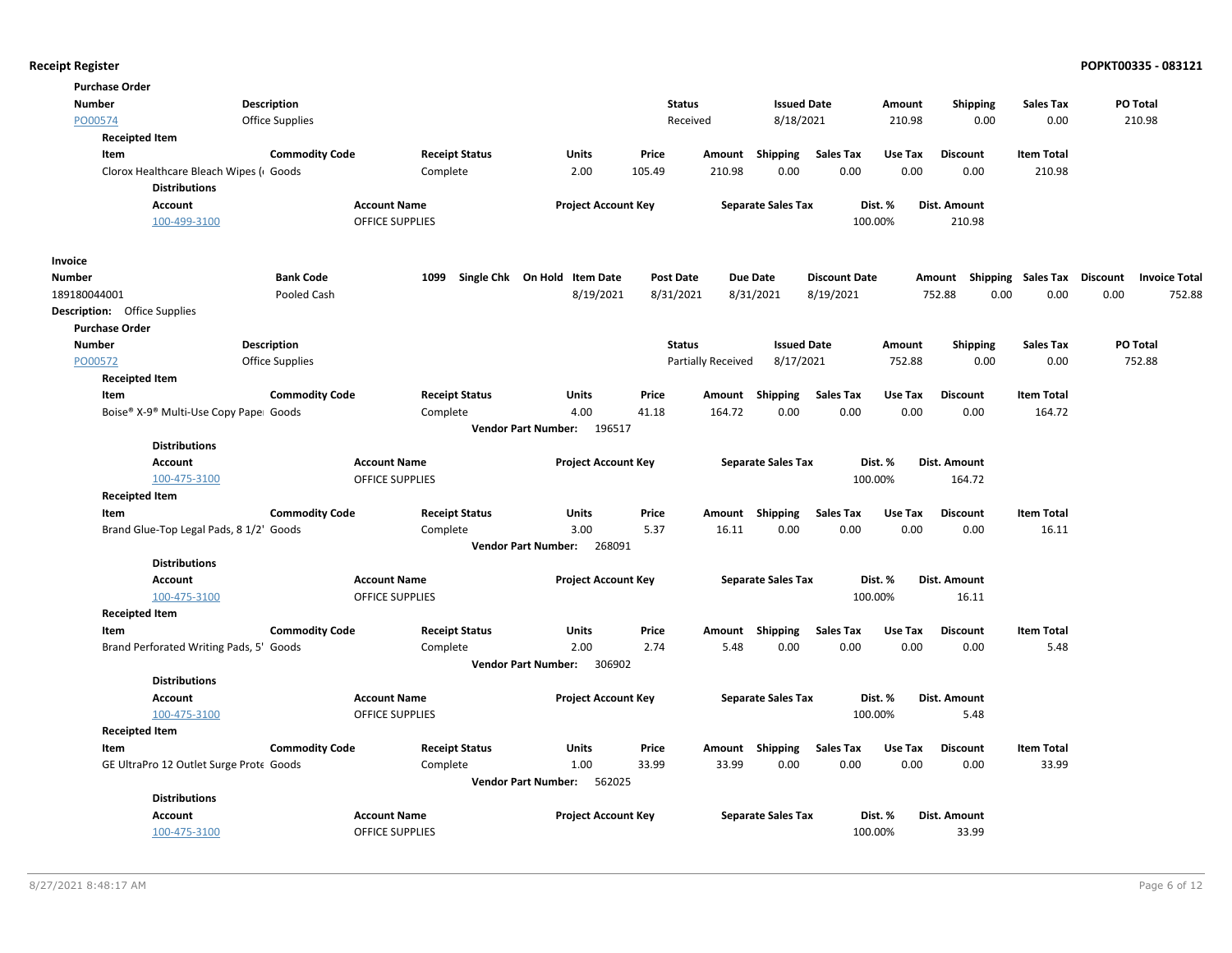| <b>Receipted Item</b>                                           |                       |                        |                                       |         |        |                           |                  |         |                 |                   |
|-----------------------------------------------------------------|-----------------------|------------------------|---------------------------------------|---------|--------|---------------------------|------------------|---------|-----------------|-------------------|
| Item                                                            | <b>Commodity Code</b> | <b>Receipt Status</b>  | Units                                 | Price   | Amount | Shipping                  | Sales Tax        | Use Tax | <b>Discount</b> | <b>Item Total</b> |
| HP 508A Black Toner Cartridge                                   | Goods                 | Complete               | 1.00                                  | 145.65  | 145.65 | 0.00                      | 0.00             | 0.00    | 0.00            | 145.65            |
|                                                                 |                       |                        | <b>Vendor Part Number:</b><br>508901  |         |        |                           |                  |         |                 |                   |
| <b>Distributions</b>                                            |                       |                        |                                       |         |        |                           |                  |         |                 |                   |
| <b>Account</b>                                                  |                       | <b>Account Name</b>    | <b>Project Account Key</b>            |         |        | <b>Separate Sales Tax</b> |                  | Dist. % | Dist. Amount    |                   |
| 100-475-3100                                                    |                       | <b>OFFICE SUPPLIES</b> |                                       |         |        |                           |                  | 100.00% | 145.65          |                   |
| <b>Receipted Item</b>                                           |                       |                        |                                       |         |        |                           |                  |         |                 |                   |
| Item                                                            | <b>Commodity Code</b> | <b>Receipt Status</b>  | Units                                 | Price   | Amount | <b>Shipping</b>           | <b>Sales Tax</b> | Use Tax | <b>Discount</b> | <b>Item Total</b> |
| Office Depot® Brand Sticky Notes Goods                          |                       | Complete               | 2.00                                  | 5.61    | 11.22  | 0.00                      | 0.00             | 0.00    | 0.00            | 11.22             |
|                                                                 |                       |                        | <b>Vendor Part Number:</b><br>420994  |         |        |                           |                  |         |                 |                   |
| <b>Distributions</b>                                            |                       |                        |                                       |         |        |                           |                  |         |                 |                   |
| <b>Account</b>                                                  |                       | <b>Account Name</b>    | <b>Project Account Key</b>            |         |        | <b>Separate Sales Tax</b> |                  | Dist. % | Dist. Amount    |                   |
| 100-475-3100                                                    |                       | <b>OFFICE SUPPLIES</b> |                                       |         |        |                           |                  | 100.00% | 11.22           |                   |
| <b>Receipted Item</b>                                           |                       |                        |                                       |         |        |                           |                  |         |                 |                   |
| Item                                                            | <b>Commodity Code</b> | <b>Receipt Status</b>  | Units                                 | Price   | Amount | <b>Shipping</b>           | <b>Sales Tax</b> | Use Tax | <b>Discount</b> | <b>Item Total</b> |
| Pilot <sup>®</sup> G2 Premium Retractable G <sub>6</sub> Goods  |                       | Complete               | 2.00                                  | 42.62   | 85.24  | 0.00                      | 0.00             | 0.00    | 0.00            | 85.24             |
|                                                                 |                       |                        | <b>Vendor Part Number:</b>            | 9817000 |        |                           |                  |         |                 |                   |
| <b>Distributions</b>                                            |                       |                        |                                       |         |        |                           |                  |         |                 |                   |
| <b>Account</b>                                                  |                       | <b>Account Name</b>    | <b>Project Account Key</b>            |         |        | <b>Separate Sales Tax</b> |                  | Dist. % | Dist. Amount    |                   |
| 100-475-3100                                                    |                       | <b>OFFICE SUPPLIES</b> |                                       |         |        |                           |                  | 100.00% | 85.24           |                   |
| <b>Receipted Item</b>                                           |                       |                        |                                       |         |        |                           |                  |         |                 |                   |
| Item                                                            | <b>Commodity Code</b> | <b>Receipt Status</b>  | Units                                 | Price   | Amount | Shipping                  | <b>Sales Tax</b> | Use Tax | <b>Discount</b> | <b>Item Total</b> |
| Scotch <sup>®</sup> Magic <sup>™</sup> Invisible Tape, 3/ Goods |                       | Complete               | 2.00                                  | 16.94   | 33.88  | 0.00                      | 0.00             | 0.00    | 0.00            | 33.88             |
|                                                                 |                       |                        | 452913<br><b>Vendor Part Number:</b>  |         |        |                           |                  |         |                 |                   |
| <b>Distributions</b>                                            |                       |                        |                                       |         |        |                           |                  |         |                 |                   |
| <b>Account</b>                                                  |                       | <b>Account Name</b>    | <b>Project Account Key</b>            |         |        | <b>Separate Sales Tax</b> |                  | Dist. % | Dist. Amount    |                   |
| 100-475-3100                                                    |                       | OFFICE SUPPLIES        |                                       |         |        |                           |                  | 100.00% | 33.88           |                   |
| <b>Receipted Item</b>                                           |                       |                        |                                       |         |        |                           |                  |         |                 |                   |
| Item                                                            | <b>Commodity Code</b> | <b>Receipt Status</b>  | Units                                 | Price   | Amount | Shipping                  | <b>Sales Tax</b> | Use Tax | <b>Discount</b> | <b>Item Total</b> |
| Swingline® Standard Staples, 1/4" Goods                         |                       | Complete               | 1.00                                  | 11.49   | 11.49  | 0.00                      | 0.00             | 0.00    | 0.00            | 11.49             |
|                                                                 |                       |                        | <b>Vendor Part Number:</b><br>1376587 |         |        |                           |                  |         |                 |                   |
| <b>Distributions</b>                                            |                       |                        |                                       |         |        |                           |                  |         |                 |                   |
| <b>Account</b>                                                  |                       | <b>Account Name</b>    | <b>Project Account Key</b>            |         |        | <b>Separate Sales Tax</b> |                  | Dist. % | Dist. Amount    |                   |
| 100-475-3100                                                    |                       | <b>OFFICE SUPPLIES</b> |                                       |         |        |                           |                  | 100.00% | 11.49           |                   |
| <b>Receipted Item</b>                                           |                       |                        |                                       |         |        |                           |                  |         |                 |                   |
| Item                                                            | <b>Commodity Code</b> | <b>Receipt Status</b>  | Units                                 | Price   | Amount | Shipping                  | <b>Sales Tax</b> | Use Tax | <b>Discount</b> | <b>Item Total</b> |
| Verbatim® CD-R Recordable Medi Goods                            |                       | Complete               | 5.00                                  | 25.92   | 129.60 | 0.00                      | 0.00             | 0.00    | 0.00            | 129.60            |
|                                                                 |                       |                        | 314264<br><b>Vendor Part Number:</b>  |         |        |                           |                  |         |                 |                   |
| <b>Distributions</b>                                            |                       |                        |                                       |         |        |                           |                  |         |                 |                   |
| <b>Account</b>                                                  |                       | <b>Account Name</b>    | <b>Project Account Key</b>            |         |        | <b>Separate Sales Tax</b> |                  | Dist. % | Dist. Amount    |                   |
| 100-475-3100                                                    |                       | <b>OFFICE SUPPLIES</b> |                                       |         |        |                           |                  | 100.00% | 129.60          |                   |
| <b>Receipted Item</b>                                           |                       |                        |                                       |         |        |                           |                  |         |                 |                   |
| Item                                                            | <b>Commodity Code</b> | <b>Receipt Status</b>  | <b>Units</b>                          | Price   | Amount | Shipping                  | <b>Sales Tax</b> | Use Tax | <b>Discount</b> | <b>Item Total</b> |
| Verbatim® DVD-R Recordable Me Goods                             |                       | Complete               | 5.00                                  | 23.10   | 115.50 | 0.00                      | 0.00             | 0.00    | 0.00            | 115.50            |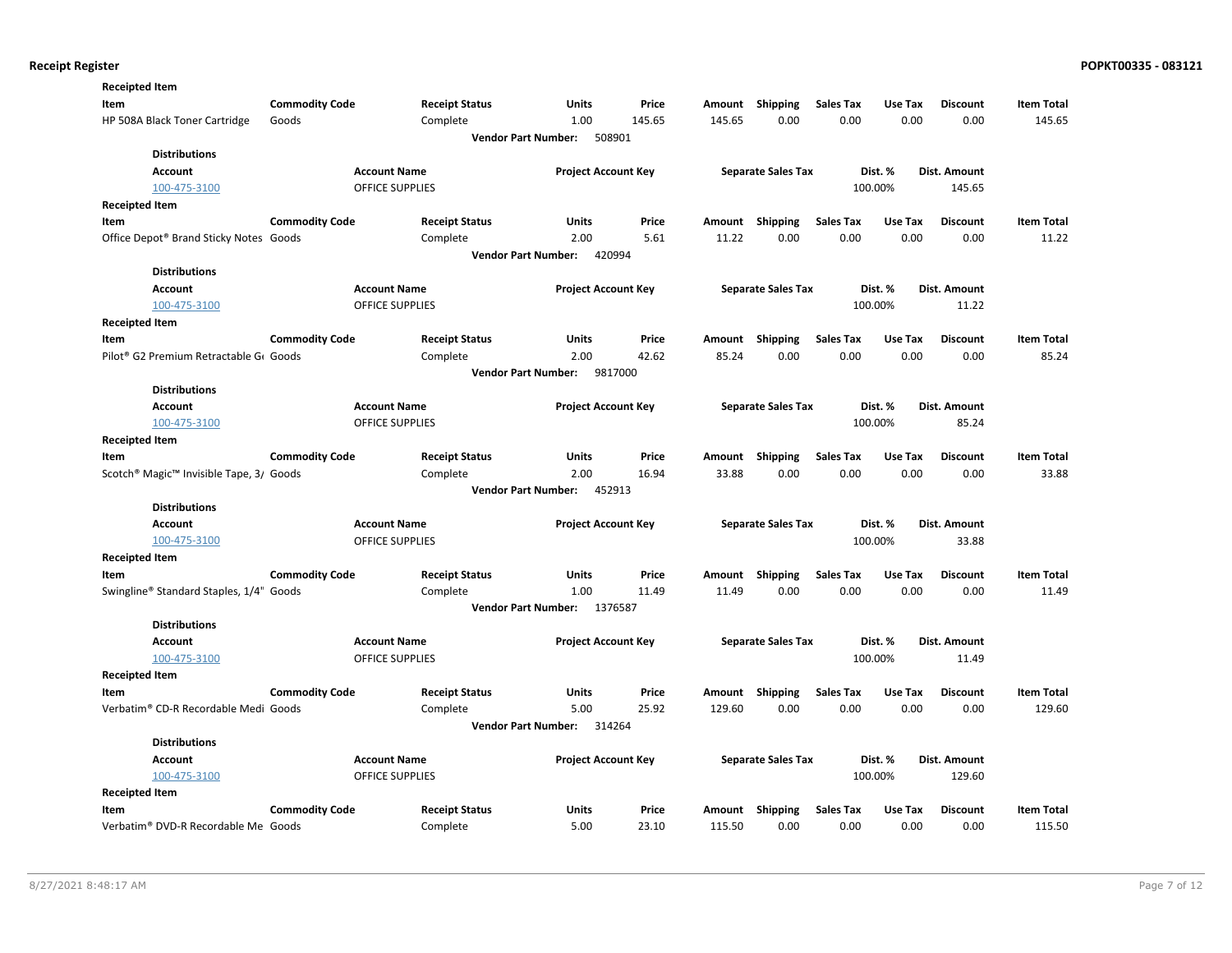|                                                 |                                    |                        | 314928<br><b>Vendor Part Number:</b>  |                  |                           |                                     |         |                    |                   |                                         |
|-------------------------------------------------|------------------------------------|------------------------|---------------------------------------|------------------|---------------------------|-------------------------------------|---------|--------------------|-------------------|-----------------------------------------|
| <b>Distributions</b>                            |                                    |                        |                                       |                  |                           |                                     |         |                    |                   |                                         |
| <b>Account</b>                                  |                                    | <b>Account Name</b>    | <b>Project Account Key</b>            |                  | <b>Separate Sales Tax</b> |                                     | Dist. % | Dist. Amount       |                   |                                         |
| 100-475-3100                                    |                                    | <b>OFFICE SUPPLIES</b> |                                       |                  |                           |                                     | 100.00% | 115.50             |                   |                                         |
|                                                 |                                    |                        |                                       |                  |                           |                                     |         |                    |                   |                                         |
| Invoice                                         |                                    |                        |                                       |                  |                           |                                     |         |                    |                   |                                         |
| <b>Number</b>                                   | <b>Bank Code</b>                   | 1099                   | Single Chk On Hold Item Date          | <b>Post Date</b> | <b>Due Date</b>           | <b>Discount Date</b>                |         | Shipping<br>Amount | Sales Tax         | <b>Discount</b><br><b>Invoice Total</b> |
| 189189322001                                    | Pooled Cash                        |                        | 8/19/2021                             | 8/31/2021        | 8/31/2021                 | 8/19/2021                           |         | 142.45<br>0.00     | 0.00              | 0.00<br>142.45                          |
| <b>Description:</b> Office Supplies             |                                    |                        |                                       |                  |                           |                                     |         |                    |                   |                                         |
| <b>Purchase Order</b>                           |                                    |                        |                                       |                  |                           |                                     |         |                    |                   |                                         |
| <b>Number</b>                                   | <b>Description</b>                 |                        |                                       | <b>Status</b>    |                           | <b>Issued Date</b>                  | Amount  | Shipping           | <b>Sales Tax</b>  | PO Total                                |
| PO00572                                         | <b>Office Supplies</b>             |                        |                                       |                  | Partially Received        | 8/17/2021                           | 142.45  | 0.00               | 0.00              | 142.45                                  |
| <b>Receipted Item</b>                           |                                    |                        |                                       |                  |                           |                                     |         |                    |                   |                                         |
| Item                                            | <b>Commodity Code</b>              | <b>Receipt Status</b>  | Units                                 | Price            | Amount                    | <b>Sales Tax</b><br><b>Shipping</b> | Use Tax | <b>Discount</b>    | <b>Item Total</b> |                                         |
| Compucessory CD/DVD White Wi Goods              |                                    | Complete               | 5.00                                  | 28.49            | 142.45                    | 0.00<br>0.00                        | 0.00    | 0.00               | 142.45            |                                         |
|                                                 |                                    |                        | <b>Vendor Part Number:</b><br>104120  |                  |                           |                                     |         |                    |                   |                                         |
| <b>Distributions</b>                            |                                    |                        |                                       |                  |                           |                                     |         |                    |                   |                                         |
| <b>Account</b>                                  |                                    | <b>Account Name</b>    | <b>Project Account Key</b>            |                  | <b>Separate Sales Tax</b> |                                     | Dist. % | Dist. Amount       |                   |                                         |
| 100-475-3100                                    |                                    | <b>OFFICE SUPPLIES</b> |                                       |                  |                           |                                     | 100.00% | 142.45             |                   |                                         |
|                                                 |                                    |                        |                                       |                  |                           |                                     |         |                    |                   |                                         |
| Invoice                                         |                                    |                        |                                       |                  |                           |                                     |         |                    |                   |                                         |
| <b>Number</b>                                   | <b>Bank Code</b>                   | Single Chk<br>1099     | On Hold<br><b>Item Date</b>           | <b>Post Date</b> | <b>Due Date</b>           | <b>Discount Date</b>                |         | Shipping<br>Amount | Sales Tax         | Discount<br><b>Invoice Total</b>        |
| 189189323001                                    | Pooled Cash                        |                        | 8/20/2021                             | 8/31/2021        | 8/31/2021                 | 8/20/2021                           |         | 157.39<br>0.00     | 0.00              | 0.00<br>157.39                          |
| <b>Description:</b> Office Supplies             |                                    |                        |                                       |                  |                           |                                     |         |                    |                   |                                         |
| <b>Purchase Order</b>                           |                                    |                        |                                       |                  |                           |                                     |         |                    |                   |                                         |
| <b>Number</b>                                   | <b>Description</b>                 |                        |                                       | <b>Status</b>    |                           | <b>Issued Date</b>                  | Amount  | <b>Shipping</b>    | <b>Sales Tax</b>  | PO Total                                |
| PO00572                                         | <b>Office Supplies</b>             |                        |                                       |                  | Partially Received        | 8/17/2021                           | 157.39  | 0.00               | 0.00              | 157.39                                  |
| <b>Receipted Item</b>                           |                                    |                        |                                       |                  |                           |                                     |         |                    |                   |                                         |
| Item                                            | <b>Commodity Code</b>              | <b>Receipt Status</b>  | Units                                 | Price            | Amount                    | Shipping<br><b>Sales Tax</b>        | Use Tax | <b>Discount</b>    | <b>Item Total</b> |                                         |
| Centon DataStick Pro USB 3.0 Flas Goods         |                                    | Complete               | 1.00                                  | 157.39           | 157.39                    | 0.00<br>0.00                        | 0.00    | 0.00               | 157.39            |                                         |
|                                                 |                                    |                        | 9210685<br><b>Vendor Part Number:</b> |                  |                           |                                     |         |                    |                   |                                         |
| <b>Distributions</b>                            |                                    |                        |                                       |                  |                           |                                     |         |                    |                   |                                         |
| <b>Account</b>                                  |                                    | <b>Account Name</b>    | <b>Project Account Key</b>            |                  | <b>Separate Sales Tax</b> |                                     | Dist. % | Dist. Amount       |                   |                                         |
| 100-475-3100                                    |                                    | <b>OFFICE SUPPLIES</b> |                                       |                  |                           |                                     | 100.00% | 157.39             |                   |                                         |
|                                                 |                                    |                        |                                       |                  |                           |                                     |         |                    |                   |                                         |
| Invoice                                         |                                    |                        |                                       |                  |                           |                                     |         |                    |                   |                                         |
| <b>Number</b>                                   | <b>Bank Code</b>                   | 1099                   | Single Chk On Hold Item Date          | <b>Post Date</b> | <b>Due Date</b>           | <b>Discount Date</b>                |         | Amount Shipping    | <b>Sales Tax</b>  | <b>Discount</b><br><b>Invoice Total</b> |
| 189712728001                                    | Pooled Cash                        |                        | 8/13/2021                             | 8/31/2021        | 8/31/2021                 | 8/13/2021                           |         | 171.99<br>0.00     | 0.00              | 0.00<br>171.99                          |
| <b>Description:</b> Toner Cartridge Replacement |                                    |                        |                                       |                  |                           |                                     |         |                    |                   |                                         |
| <b>Purchase Order</b>                           |                                    |                        |                                       |                  |                           |                                     |         |                    |                   |                                         |
| Number                                          | <b>Description</b>                 |                        |                                       | <b>Status</b>    |                           | <b>Issued Date</b>                  | Amount  | Shipping           | <b>Sales Tax</b>  | PO Total                                |
| PO00567                                         | <b>Toner Cartridge Replacement</b> |                        |                                       | Received         |                           | 8/13/2021                           | 171.99  | 0.00               | 0.00              | 171.99                                  |
|                                                 |                                    |                        |                                       |                  |                           |                                     |         |                    |                   |                                         |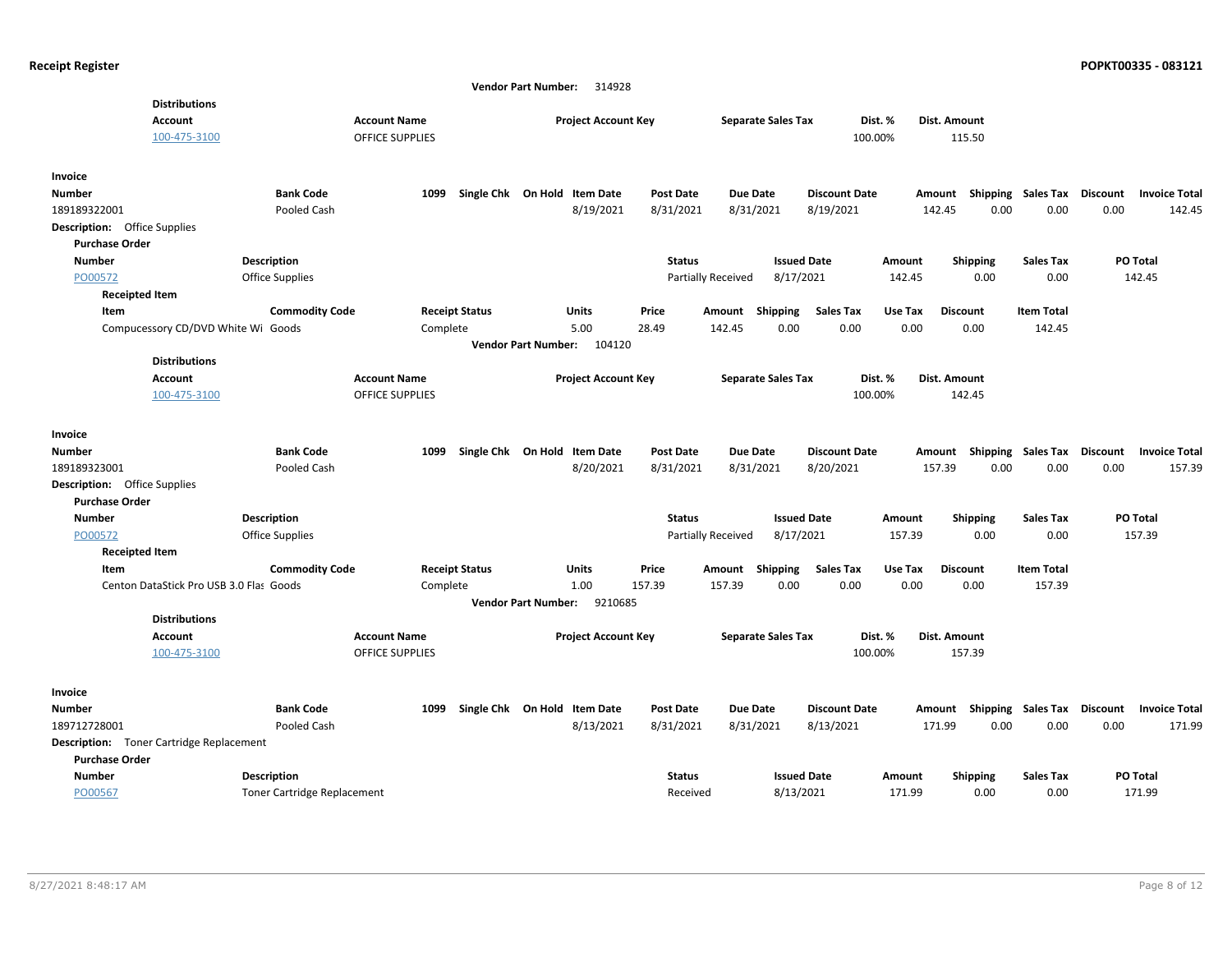| Item                                              | <b>Receipted Item</b>                 | <b>Commodity Code</b> | <b>Receipt Status</b>                         | <b>Units</b>                 | Price            | Amount Shipping |                           | Sales Tax            | Use Tax                       | <b>Discount</b>       | <b>Item Total</b>           |                                         |
|---------------------------------------------------|---------------------------------------|-----------------------|-----------------------------------------------|------------------------------|------------------|-----------------|---------------------------|----------------------|-------------------------------|-----------------------|-----------------------------|-----------------------------------------|
|                                                   | 414X Toner<br><b>Distributions</b>    | Goods                 | Complete                                      | 1.00                         | 171.99           | 171.99          | 0.00                      | 0.00                 | 0.00                          | 0.00                  | 171.99                      |                                         |
|                                                   | Account                               |                       | <b>Account Name</b>                           | <b>Project Account Key</b>   |                  |                 | <b>Separate Sales Tax</b> |                      | Dist. %                       | Dist. Amount          |                             |                                         |
|                                                   | 100-560-3100                          |                       | <b>OFFICE SUPPLIES</b>                        |                              |                  |                 |                           | 100.00%              |                               | 171.99                |                             |                                         |
| <b>Vendor Number</b>                              | <b>Vendor DBA</b>                     |                       |                                               |                              |                  |                 |                           |                      | <b>Vendor Total Discount:</b> |                       | 0.00                        | <b>Invoice Total:</b><br>1,950.00       |
| 00006                                             | <b>PARKER TIRE</b>                    |                       |                                               |                              |                  |                 |                           |                      |                               |                       |                             |                                         |
| Invoice                                           |                                       |                       |                                               |                              |                  |                 |                           |                      |                               |                       |                             |                                         |
| <b>Number</b>                                     |                                       | <b>Bank Code</b>      | 1099                                          | Single Chk On Hold Item Date | <b>Post Date</b> | <b>Due Date</b> |                           | <b>Discount Date</b> |                               | Amount                | <b>Shipping Sales Tax</b>   | <b>Discount</b><br><b>Invoice Total</b> |
| 13385                                             |                                       | Pooled Cash           |                                               | 8/20/2021                    | 8/31/2021        | 8/31/2021       |                           | 8/20/2021            |                               | 1,950.00<br>0.00      | 0.00                        | 0.00<br>1,950.00                        |
| Description: PCT 1 TIRES<br><b>Purchase Order</b> |                                       |                       |                                               |                              |                  |                 |                           |                      |                               |                       |                             |                                         |
| <b>Number</b>                                     |                                       | <b>Description</b>    |                                               |                              | <b>Status</b>    |                 | <b>Issued Date</b>        |                      | Amount                        | <b>Shipping</b>       | <b>Sales Tax</b>            | PO Total                                |
| PO00586                                           |                                       | PCT 1 TIRES           |                                               |                              | Received         |                 | 8/25/2021                 |                      | 1,950.00                      | 0.00                  | 0.00                        | 1,950.00                                |
|                                                   | <b>Receipted Item</b>                 |                       |                                               |                              |                  |                 |                           |                      |                               |                       |                             |                                         |
| Item                                              |                                       | <b>Commodity Code</b> | <b>Receipt Status</b>                         | Units                        | Price            | Amount          | <b>Shipping</b>           | <b>Sales Tax</b>     | Use Tax                       | <b>Discount</b>       | <b>Item Total</b>           |                                         |
|                                                   | 460-85R38 GALAXY EARTHPRO R- Goods    |                       | Complete                                      | 2.00                         | 975.00           | 1,950.00        | 0.00                      | 0.00                 | 0.00                          | 0.00                  | 1,950.00                    |                                         |
|                                                   | <b>Distributions</b>                  |                       |                                               |                              |                  |                 |                           |                      |                               |                       |                             |                                         |
|                                                   | <b>Account</b>                        |                       | <b>Account Name</b>                           | <b>Project Account Key</b>   |                  |                 | <b>Separate Sales Tax</b> |                      | Dist. %                       | Dist. Amount          |                             |                                         |
|                                                   | 210-621-4590                          |                       | R&M MACH. TIRES & TUBES                       |                              |                  |                 |                           | 100.00%              |                               | 1,950.00              |                             |                                         |
| <b>Vendor Number</b>                              | <b>Vendor DBA</b>                     |                       |                                               |                              |                  |                 |                           |                      | <b>Vendor Total Discount:</b> |                       | 0.00                        | <b>Invoice Total:</b><br>68.99          |
| 00336                                             | <b>QUILL CORPORATION</b>              |                       |                                               |                              |                  |                 |                           |                      |                               |                       |                             |                                         |
| Invoice                                           |                                       |                       |                                               |                              |                  |                 |                           |                      |                               |                       |                             |                                         |
| <b>Number</b>                                     |                                       | <b>Bank Code</b>      | 1099                                          | Single Chk On Hold Item Date | <b>Post Date</b> | <b>Due Date</b> |                           | <b>Discount Date</b> |                               | Amount                | Shipping Sales Tax Discount | <b>Invoice Total</b>                    |
| 18627651                                          |                                       | Pooled Cash           |                                               | 8/9/2021                     | 8/31/2021        | 8/31/2021       |                           | 8/9/2021             |                               | 68.99<br>0.00         | 0.00                        | 0.00<br>68.99                           |
| Description: INK CARTRIDGE                        |                                       |                       |                                               |                              |                  |                 |                           |                      |                               |                       |                             |                                         |
| <b>Purchase Order</b>                             |                                       |                       |                                               |                              |                  |                 |                           |                      |                               |                       |                             |                                         |
| <b>Number</b>                                     |                                       | <b>Description</b>    |                                               |                              | <b>Status</b>    |                 | <b>Issued Date</b>        |                      | Amount                        | <b>Shipping</b>       | <b>Sales Tax</b>            | PO Total                                |
| PO00587                                           |                                       | <b>INK CARTRIDGE</b>  |                                               |                              | Received         |                 | 8/25/2021                 |                      | 68.99                         | 0.00                  | 0.00                        | 68.99                                   |
|                                                   | <b>Receipted Item</b>                 |                       |                                               |                              |                  |                 |                           |                      |                               |                       |                             |                                         |
| Item                                              |                                       | <b>Commodity Code</b> | <b>Receipt Status</b>                         | Units                        | Price            | Amount Shipping |                           | Sales Tax            | Use Tax                       | <b>Discount</b>       | <b>Item Total</b>           |                                         |
|                                                   | Ink Cartridge<br><b>Distributions</b> | Goods                 | Complete                                      | 1.00                         | 68.99            | 68.99           | 0.00                      | 0.00                 | 0.00                          | 0.00                  | 68.99                       |                                         |
|                                                   | Account<br>100-591-3100               |                       | <b>Account Name</b><br><b>OFFICE SUPPLIES</b> | <b>Project Account Key</b>   |                  |                 | <b>Separate Sales Tax</b> | 100.00%              | Dist. %                       | Dist. Amount<br>68.99 |                             |                                         |
| <b>Vendor Number</b>                              | <b>Vendor DBA</b>                     |                       |                                               |                              |                  |                 |                           |                      | <b>Vendor Total Discount:</b> |                       | 0.00                        | <b>Invoice Total:</b><br>120,000.00     |

00353

RDO EQUIPMENT CO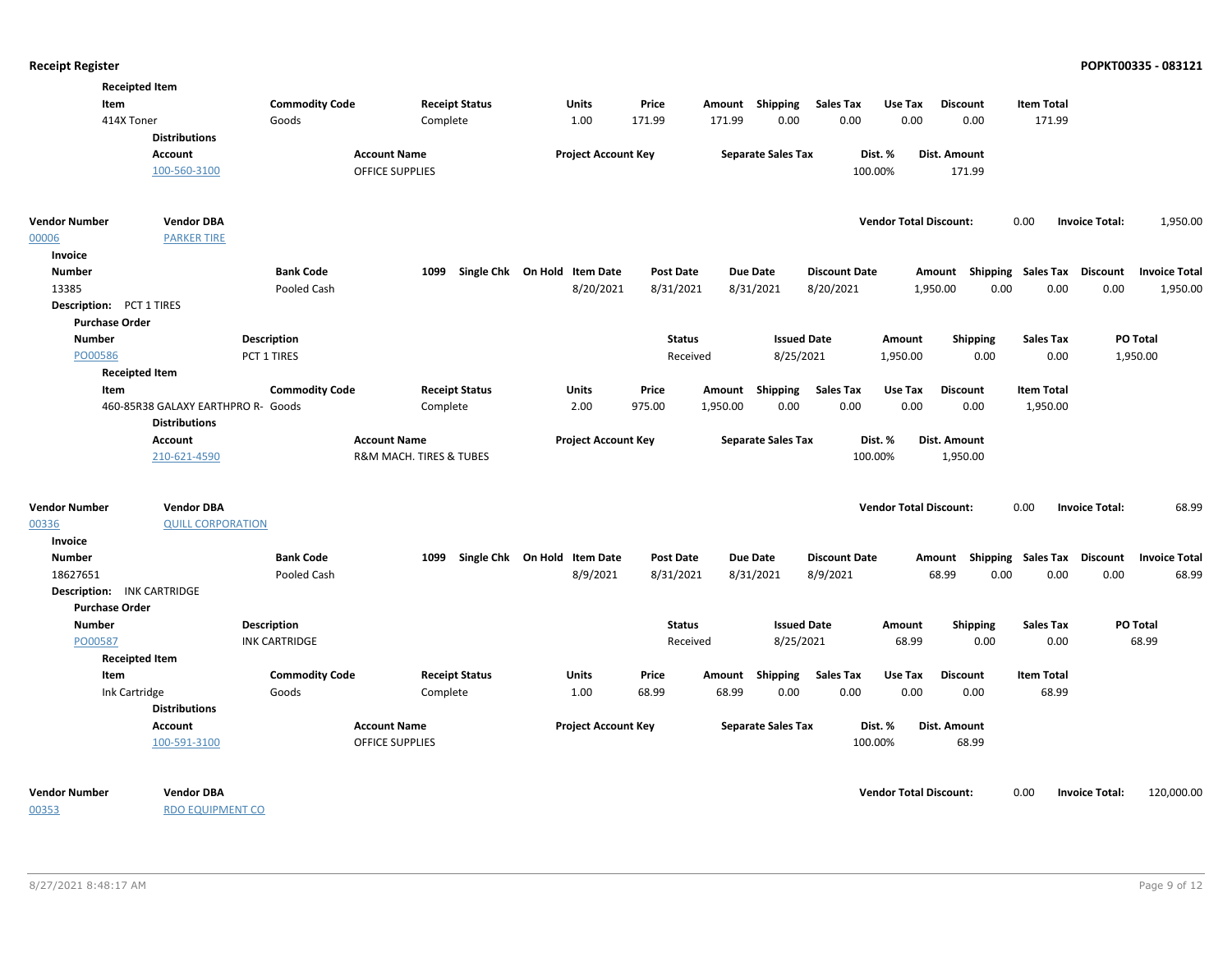| Invoice                                 |                                                            |                       |                          |                              |                  |                           |                                |                           |                   |                                         |
|-----------------------------------------|------------------------------------------------------------|-----------------------|--------------------------|------------------------------|------------------|---------------------------|--------------------------------|---------------------------|-------------------|-----------------------------------------|
| Number                                  |                                                            | <b>Bank Code</b>      | 1099                     | Single Chk On Hold Item Date | <b>Post Date</b> | <b>Due Date</b>           | <b>Discount Date</b>           | Amount Shipping Sales Tax |                   | Discount<br><b>Invoice Total</b>        |
| 1472416                                 |                                                            | Pooled Cash           |                          | 8/23/2021                    | 8/31/2021        | 8/31/2021<br>8/23/2021    | 120,000.00                     | 0.00                      | 0.00              | 0.00<br>120,000.00                      |
| Description: PCT 3 Road Grader          |                                                            |                       |                          |                              |                  |                           |                                |                           |                   |                                         |
| <b>Purchase Order</b>                   |                                                            |                       |                          |                              |                  |                           |                                |                           |                   |                                         |
| Number                                  |                                                            | Description           |                          |                              | <b>Status</b>    | <b>Issued Date</b>        | Amount                         | <b>Shipping</b>           | <b>Sales Tax</b>  | PO Total                                |
| PO00575                                 |                                                            | PCT 3 Road Grader     |                          |                              | Received         | 8/19/2021                 | 120,000.00                     | 0.00                      | 0.00              | 120,000.00                              |
|                                         | <b>Receipted Item</b>                                      |                       |                          |                              |                  |                           |                                |                           |                   |                                         |
| Item                                    |                                                            | <b>Commodity Code</b> | <b>Receipt Status</b>    | Units                        | Price            | Shipping<br>Amount        | <b>Sales Tax</b><br>Use Tax    | <b>Discount</b>           | <b>Item Total</b> |                                         |
|                                         | 2018 John Deere 672G Down Pa Goods<br><b>Distributions</b> |                       | Complete                 | 1.00                         | 120,000.00       | 0.00<br>120,000.00        | 0.00<br>0.00                   | 0.00                      | 120,000.00        |                                         |
|                                         | <b>Account</b>                                             |                       | <b>Account Name</b>      | <b>Project Account Key</b>   |                  | <b>Separate Sales Tax</b> | Dist. %                        | Dist. Amount              |                   |                                         |
|                                         | 413-623-5710                                               |                       | PURCHASE OF MACH./EQUIP. |                              |                  |                           | 100.00%                        | 120,000.00                |                   |                                         |
|                                         |                                                            |                       |                          |                              |                  |                           |                                |                           |                   |                                         |
| <b>Vendor Number</b>                    | <b>Vendor DBA</b>                                          |                       |                          |                              |                  |                           | <b>Vendor Total Discount:</b>  |                           | 0.00              | <b>Invoice Total:</b><br>47.16          |
| 00478                                   | <b>REINERT PAPER &amp; CHEMI</b>                           |                       |                          |                              |                  |                           |                                |                           |                   |                                         |
| Invoice<br><b>Number</b>                |                                                            | <b>Bank Code</b>      | 1099                     | Single Chk On Hold Item Date | <b>Post Date</b> | <b>Due Date</b>           | <b>Discount Date</b>           | Amount Shipping Sales Tax |                   | <b>Discount</b><br><b>Invoice Total</b> |
| 429368-1                                |                                                            | Pooled Cash           |                          | 8/10/2021                    | 8/31/2021        | 8/31/2021<br>8/10/2021    |                                | 47.16<br>0.00             | 0.00              | 0.00<br>47.16                           |
| <b>Description:</b> Janitorial Supplies |                                                            |                       |                          |                              |                  |                           |                                |                           |                   |                                         |
| <b>Purchase Order</b>                   |                                                            |                       |                          |                              |                  |                           |                                |                           |                   |                                         |
| <b>Number</b>                           |                                                            | <b>Description</b>    |                          |                              | <b>Status</b>    | <b>Issued Date</b>        | Amount                         | <b>Shipping</b>           | Sales Tax         | PO Total                                |
| PO00557                                 |                                                            | Janitorial Supplies   |                          |                              | Received         | 8/9/2021                  | 47.16                          | 0.00                      | 0.00              | 47.16                                   |
|                                         | <b>Receipted Item</b>                                      |                       |                          |                              |                  |                           |                                |                           |                   |                                         |
| Item                                    |                                                            | <b>Commodity Code</b> | <b>Receipt Status</b>    | Units                        | Price            | Amount Shipping           | Sales Tax<br>Use Tax           | <b>Discount</b>           | <b>Item Total</b> |                                         |
| Meter Spray                             |                                                            | Goods                 | Complete                 | 12.00                        | 3.93             | 0.00<br>47.16             | 0.00<br>0.00                   | 0.00                      | 47.16             |                                         |
|                                         | <b>Distributions</b>                                       |                       |                          |                              |                  |                           |                                |                           |                   |                                         |
|                                         | Account                                                    |                       | <b>Account Name</b>      | <b>Project Account Key</b>   |                  | <b>Separate Sales Tax</b> | Dist. %                        | <b>Dist. Amount</b>       |                   |                                         |
|                                         | 100-518-3320                                               |                       | <b>JANITOR SUPPLIES</b>  |                              |                  |                           | 100.00%                        | 47.16                     |                   |                                         |
| <b>Vendor Number</b>                    | <b>Vendor DBA</b>                                          |                       |                          |                              |                  |                           | <b>Vendor Total Discount:</b>  |                           | 0.00              | <b>Invoice Total:</b><br>1,296.38       |
| 00596                                   | <b>SOUTHERN TIRE MART, LLC</b>                             |                       |                          |                              |                  |                           |                                |                           |                   |                                         |
| Invoice                                 |                                                            |                       |                          |                              |                  |                           |                                |                           |                   |                                         |
| <b>Number</b>                           |                                                            | <b>Bank Code</b>      | 1099                     | Single Chk On Hold Item Date | <b>Post Date</b> | <b>Due Date</b>           | <b>Discount Date</b><br>Amount | Shipping                  | Sales Tax         | <b>Discount</b><br><b>Invoice Total</b> |
| 4170039054                              |                                                            | Pooled Cash           |                          | 8/23/2021                    | 8/31/2021        | 8/31/2021<br>8/23/2021    | 1,296.38                       | 0.00                      | 0.00              | 0.00<br>1,296.38                        |
| Description: PCT 2 TIRES                |                                                            |                       |                          |                              |                  |                           |                                |                           |                   |                                         |
| <b>Purchase Order</b>                   |                                                            |                       |                          |                              |                  |                           |                                |                           |                   |                                         |
| <b>Number</b>                           |                                                            | Description           |                          |                              | <b>Status</b>    | <b>Issued Date</b>        | Amount                         | <b>Shipping</b>           | <b>Sales Tax</b>  | PO Total                                |
| PO00581                                 |                                                            | PCT 2 TIRES           |                          |                              | Received         | 8/23/2021                 | 1,296.38                       | 0.00                      | 0.00              | 1,296.38                                |
|                                         | <b>Receipted Item</b>                                      |                       |                          |                              |                  |                           |                                |                           |                   |                                         |
| Item                                    |                                                            | <b>Commodity Code</b> | <b>Receipt Status</b>    | Units                        | Price            | Amount<br>Shipping        | Sales Tax<br>Use Tax           | <b>Discount</b>           | <b>Item Total</b> |                                         |
| 19.5L-24/12                             |                                                            | Goods                 | Complete                 | 2.00                         | 648.19           | 1,296.38<br>0.00          | 0.00<br>0.00                   | 0.00                      | 1,296.38          |                                         |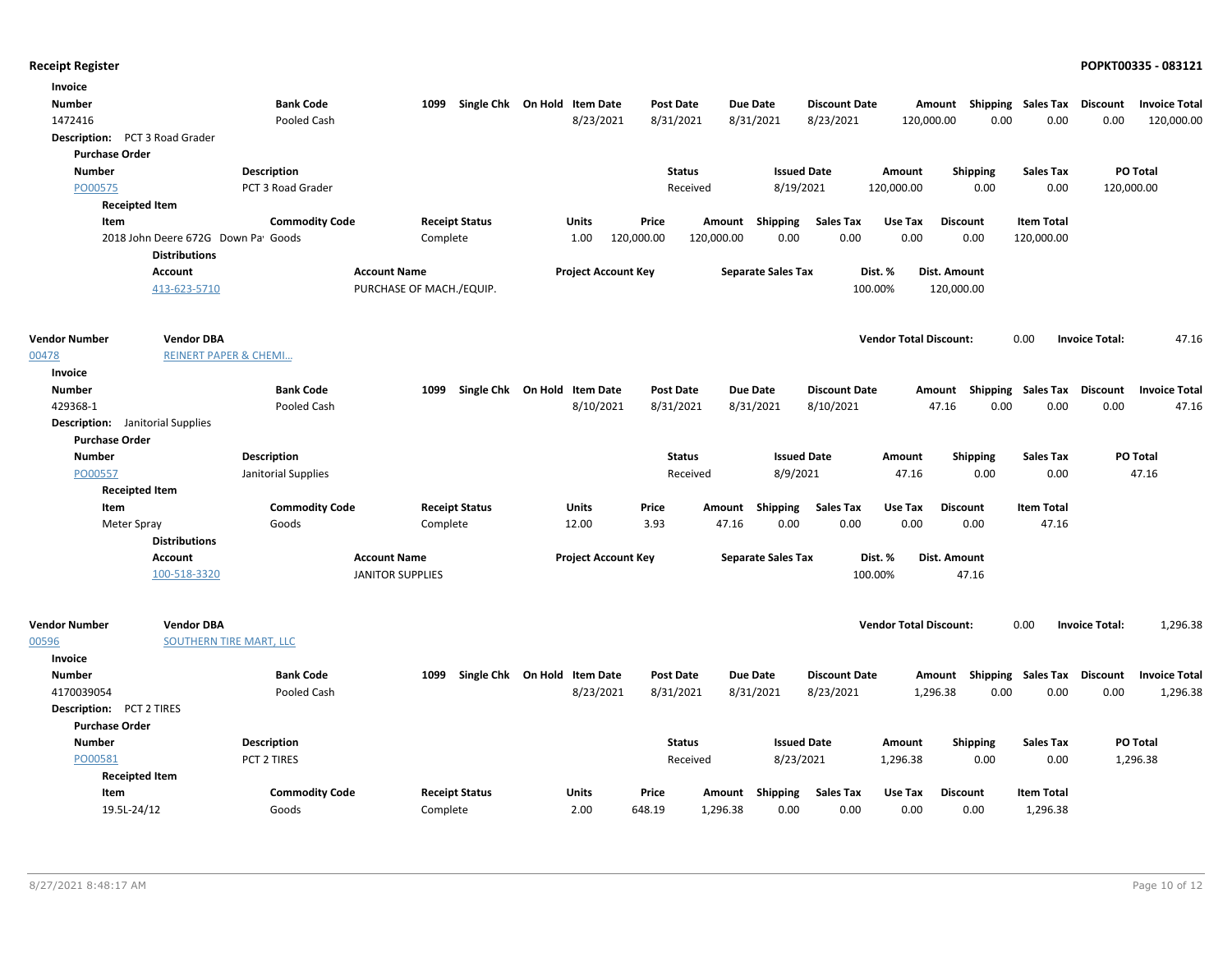| Dist. %<br><b>Separate Sales Tax</b><br><b>Account Name</b><br><b>Project Account Kev</b><br>Account |              |         |  |                                        |              |
|------------------------------------------------------------------------------------------------------|--------------|---------|--|----------------------------------------|--------------|
|                                                                                                      | Dist. Amount |         |  |                                        |              |
|                                                                                                      | 1.296.38     | 100.00% |  | <b>R&amp;M MACH. TIRES &amp; TUBES</b> | 220-622-4590 |

### **Packet Totals**

| Vendors: | Invoices: | <b>Purchase Orders:</b> | $\sim$ $\sim$ $\sim$ $\sim$ $\sim$ $\sim$<br><b>Amount: 127.933.74</b> | Shipping: 5.00 | $\textsf{Tax}: 0.00$ | Discount: 0.00 | <b>Total Amount: 127.938.74</b> |
|----------|-----------|-------------------------|------------------------------------------------------------------------|----------------|----------------------|----------------|---------------------------------|
|----------|-----------|-------------------------|------------------------------------------------------------------------|----------------|----------------------|----------------|---------------------------------|